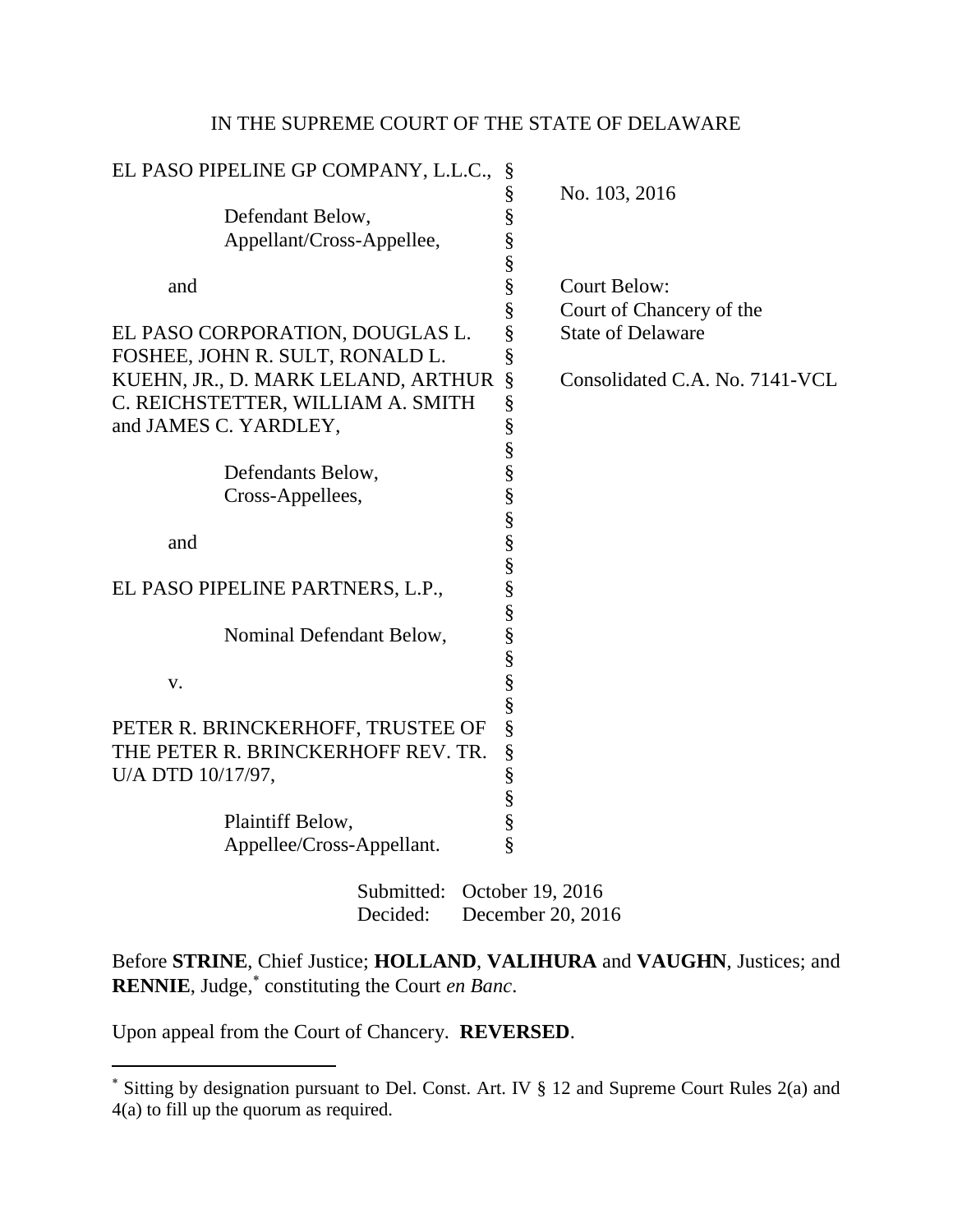Peter J. Walsh, Jr., Esquire, Brian C. Ralston, Esquire, and Berton W. Ashman, Jr., Esquire, Potter Anderson & Corroon LLP, Wilmington, Delaware. Bradley R. Aronstam, Esquire, S. Michael Sirkin, Esquire, Ross Aronstam & Moritz LLP of Wilmington, Delaware. Of Counsel: Joseph S. Allerhand, Esquire (*argued*), Seth Goodchild, Esquire, Amanda K. Pooler, Esquire, and Nikolei M. Kaplanov, Esquire, Weil, Gotshal & Manges LLP, New York, New York; Christine T. Di Guglielmo, Esquire, Weil, Gotshal & Manges LLP, Wilmington, Delaware, for Defendant Below, Appellant/Cross-Appellee *El Paso Pipeline GP Company, L.L.C.* and Defendants Below, Cross-Appellees *El Paso Corporation, Douglas L. Foshee, John R. Sult, Ronald L. Kuehn, Jr., D. Mark Leland, Arthur C. Reichstetter, William A. Smith,* and *James C. Yardley.*

Jessica Zeldin, Esquire, Rosenthal, Monhait & Goddess, P.A., Wilmington, Delaware. Of Counsel: Jeffrey H. Squire, Esquire (*argued*), Lawrence P. Eagel, Esquire, and David J. Stone, Esquire, Bragar Eagel & Squire, P.C., New York, New York, for Plaintiff Below, Appellee/Cross-Appellant *Peter R. Brinckerhoff, Trustee of the Peter R. Brinckerhoff Rev. Tr. U/A DTD 10/17/97.*

**VALIHURA**, Justice: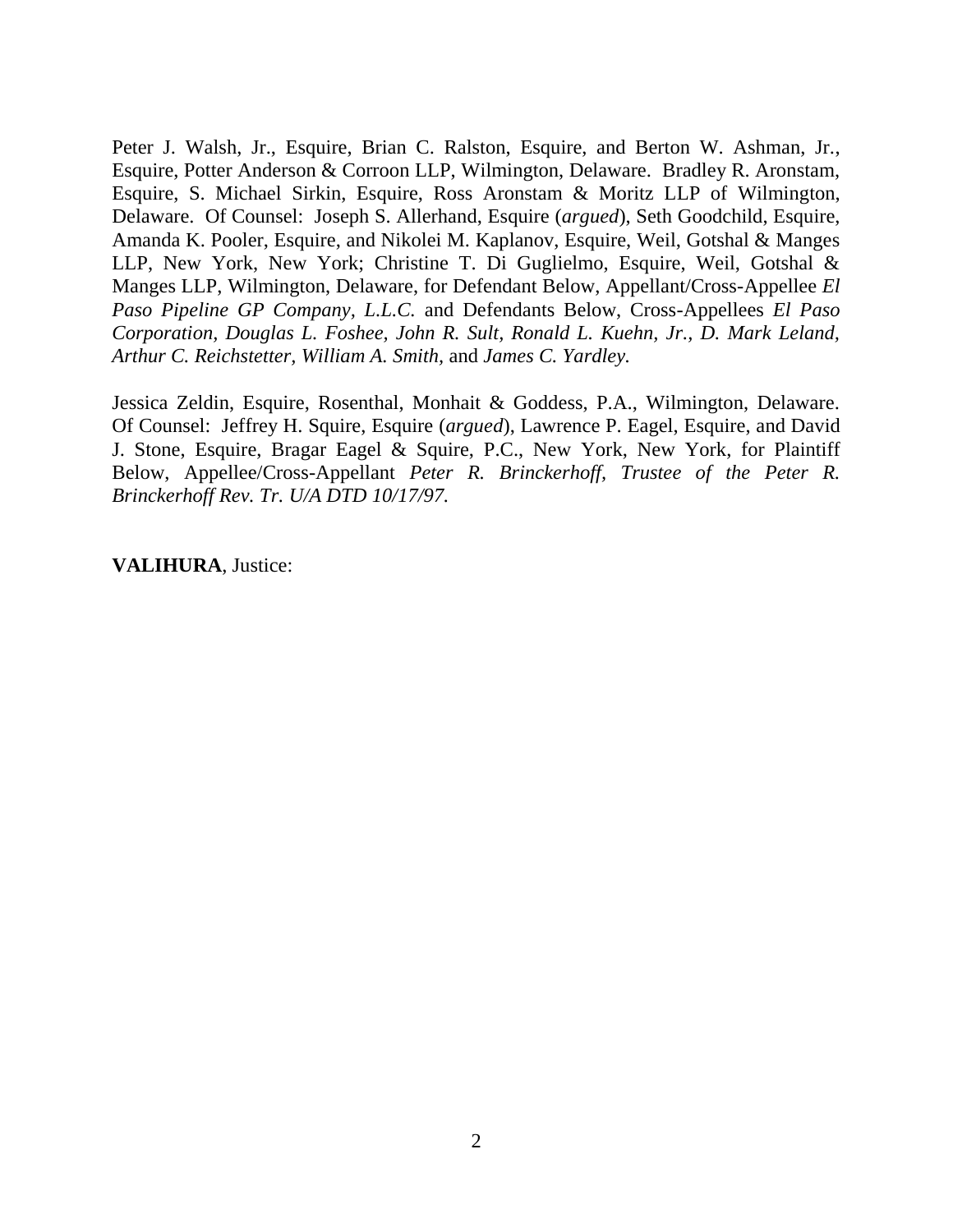### **I. INTRODUCTION**

In a detailed, well-reasoned decision, the Court of Chancery held that a conflicts committee approved a conflict transaction that it did not believe was in the best interests of the limited partnership it was charged with protecting. In fact, the court found that the committee—and the committee"s financial advisor in particular—knew the transaction was unduly favorable to the limited partnership's general partner. In its post-trial opinion, the Court of Chancery undertook a detailed analysis explaining why \$171 million was a conservative estimate of the overpayment approved by the committee and used that figure as the basis for its damages award.

But the problem for the derivative plaintiff who won at trial is that, after the trial was completed and before any judicial ruling on the merits, the limited partnership was acquired in a merger. Under 6 *Del. C.*  $\S$  17-211(h)<sup>1</sup> and analogous judicial authority governing these situations, $\lambda$  the claims brought by the plaintiff on behalf of the limited partnership were transferred to the buyer in the merger. The plaintiff's standing was

<sup>&</sup>lt;sup>1</sup> 6 *Del. C.* § 17-211(h) ("When any merger or consolidation shall have become effective under this section, for all purposes of the laws of the State of Delaware, *all of the rights, privileges and powers* of each of the domestic limited partnerships and other business entities that have merged or consolidated, and all property, real, personal and mixed, and all debts due to any of said domestic limited partnerships and other business entities, *as well as all other things and causes of action* belonging to each of such domestic limited partnerships and other business entities, shall be vested in the surviving or resulting domestic limited partnership or other business entity . . . ." (emphasis added)).

<sup>2</sup> *See, e.g.*, *Lewis v. Anderson*, 477 A.2d 1040, 1049 (Del. 1984) ("A plaintiff who ceases to be a shareholder, whether by reason of a merger or for any other reason, loses standing to continue a derivative suit."); *Ark. Teacher Ret. Sys. v. Countrywide Fin. Corp.*, 75 A.3d 888, 894 (Del. 2013) (*en banc*) ("[T]he derivative claim—originally belonging to the acquired corporation—is transferred to and becomes an asset of the acquiring corporation as a matter of statutory law." (citations omitted)).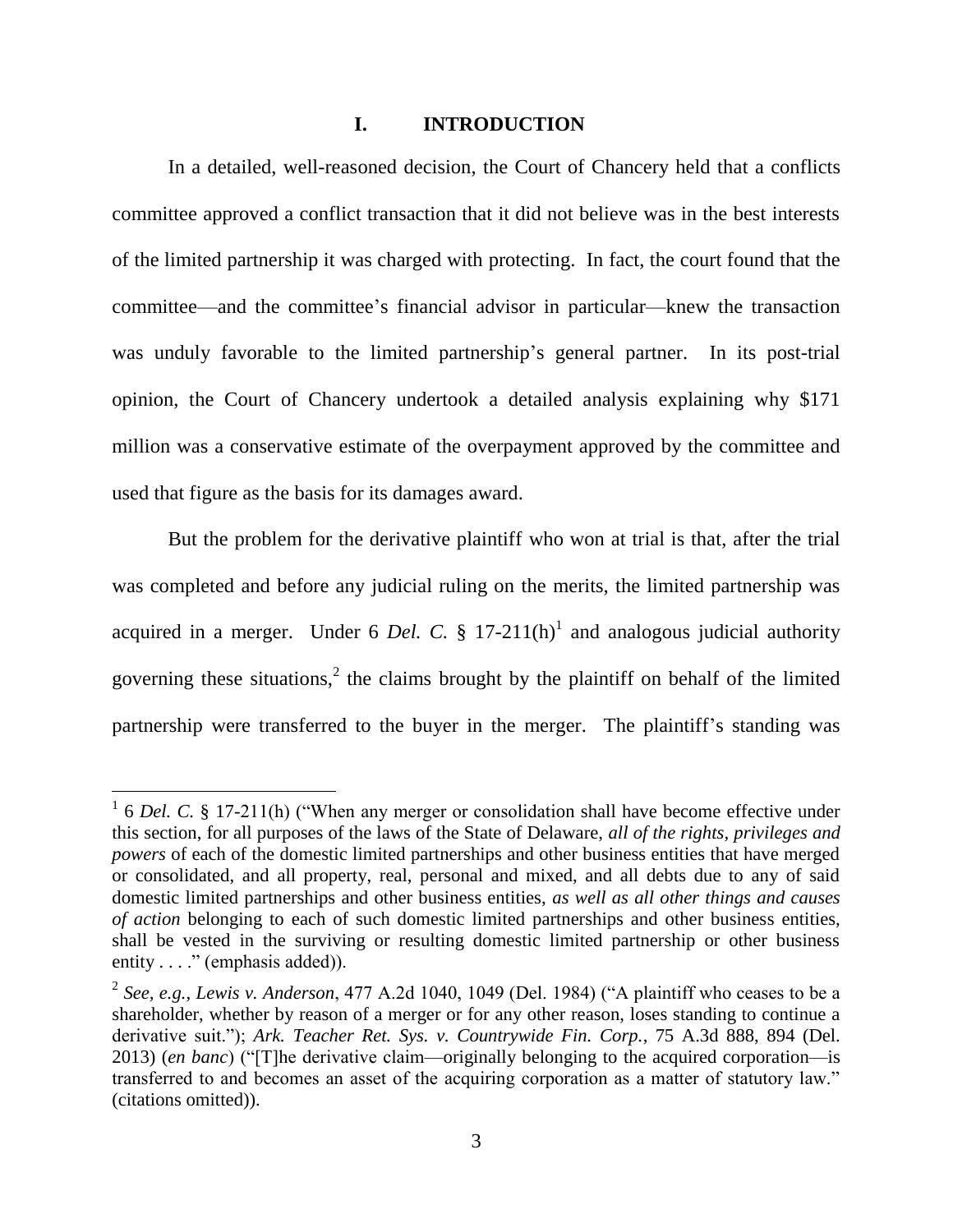extinguished, and his only recourse was to challenge the fairness of the merger by alleging that the value of his claims was not reflected in the merger consideration.

The Court of Chancery, however, rejected the defendants' argument to this effect and issued a thoughtful opinion arguing that the derivative plaintiff's claims, although always treated by him as derivative before the merger was announced, could also be considered direct, or, even if derivative, should survive the merger for the core policy reason that dismissal would leave the unaffiliated limited partners without recompense for the general partner"s prior unfair dealing.

In this troubling case, we reverse. We find that the derivative plaintiff's claims were and remain derivative in nature. That a limited partner is often, as is the case here, required to look to the entity's foundational agreement rather than to default principles of equity law for protection does not mean that every claim for breach of those foundational agreements is direct. Rather, to determine if a claim is derivative or direct requires the usual examination of who owns the claim.

Here, it is plain under the limited partnership agreement that the limited partnership itself was entitled in the first instance to sue and obtain recovery against the general partner and its co-defendants for any claim that the transaction was economically unfair to the limited partnership. That individual limited partners might press the limited partnership"s rights as derivative plaintiffs does not make the claims ones belonging to them individually. In addition, the claims of the derivative plaintiff here were not dual in nature. We agree that some recent case law can be read as undercutting the traditional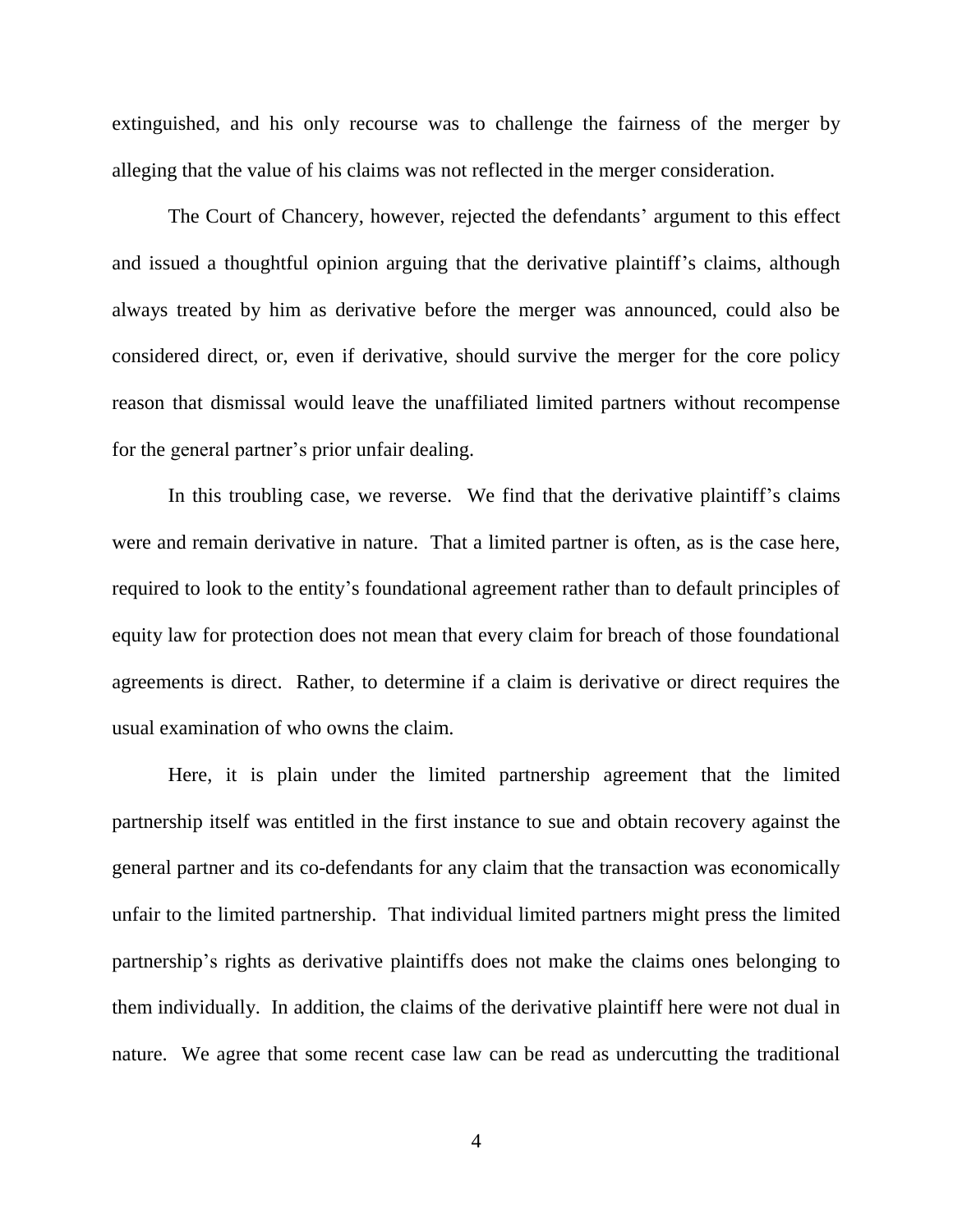rule that dilution claims are classically derivative.<sup>3</sup> We decline to further expand that case law in the limited partnership context, especially in a case like this when there was no plausible argument that the transaction had the effect of increasing the voting power or control of the general partner at the expense of the unaffiliated unitholders. From the start, the derivative plaintiff has sought only monetary relief for the limited partnership.

Likewise, we part company with the Court of Chancery on its determination that the merger did not extinguish the derivative claims. We understand an equity court's reluctance to countenance the possible extinguishment of claims when there is record evidence suggesting bad faith conduct by persons controlling the limited partnership and by a financial advisor, and when those persons knew that the public limited partners were relying on their good faith as their only protection from overreaching by the general partner. But, the question here is whether to change our settled law in a substantial way, a question that requires us to have confidence that the benefits of departure will outweigh the costs. In most situations, permitting pending derivative claims to survive a merger would be inefficient and overly costly for public investors. Useful transactions would be deterred or priced at a lower value because third-party acquirers would find themselves having bought into litigation morasses, the persistence of which they cannot control.

Under our law, equity holders confronted by a merger in which derivative claims will pass to the buyer have the right to challenge the merger itself as a breach of the

<sup>3</sup> *See, e.g.*, *Gentile v. Rossette*, 906 A.2d 91 (Del. 2006); *In re Tri-Star Pictures, Inc., Litig.*, 634 A.2d 319 (Del. 1993), *as corrected* (Dec. 8, 1993).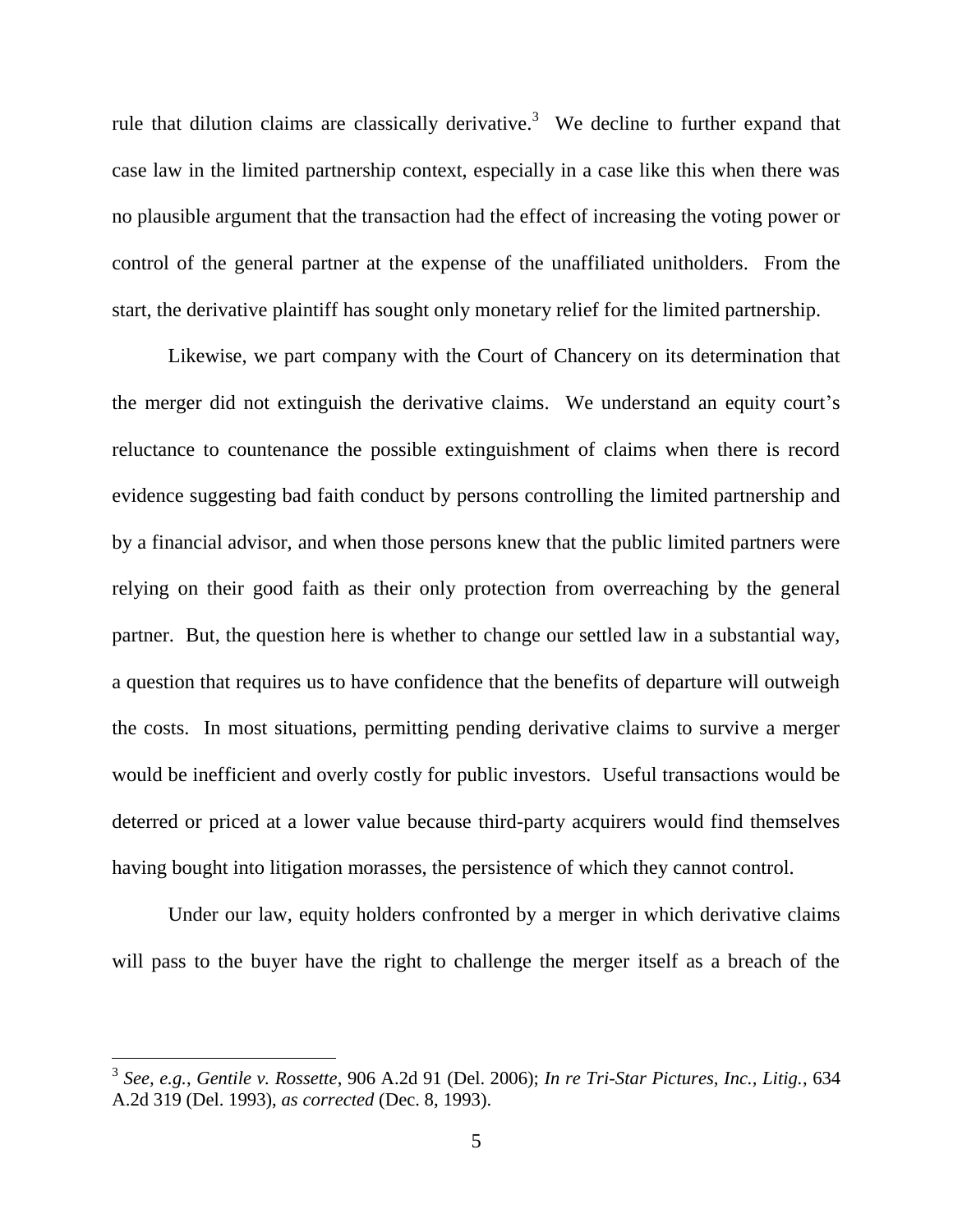duties they are owed.<sup>4</sup> In many cases, it might be difficult to allege that the value they are receiving in the merger is unfair simply as a result of the failure to consider value associated with their derivative suit. But that reality may also suggest that, even according full value to the potential recovery in the derivative suit (rarely a guarantee), the plaintiffs still received fair value in the merger. To make the general rule one where derivative plaintiffs can continue to sue after a merger would thus raise overall transaction costs and barriers to mergers, with obvious costs to public investors, with no gain substantial enough to compensate them. Thus, we adhere to *Lewis v. Anderson*<sup>5</sup> and its progeny and reverse. Along with the rest of the partnership"s assets, ownership of the claim passed to the partnership"s successor by operation of law in the merger. The derivative plaintiff"s recourse was to file a money damages challenge to the merger and prove that the failure to accord value to the limited partnership in the merger was somehow violative of his rights.

We conclude that the plaintiff lost standing to continue this derivative action when the merger closed—both as to the direct appeal and cross-appeal. Because our holding terminates the litigation, we do not reach the other issues raised by the parties.

<sup>4</sup> *See Parnes v. Bally Entm't Corp.*, 722 A.2d 1243, 1245 (Del. 1999) ("In order to state a direct claim with respect to a merger, a stockholder must challenge the validity of the merger itself, usually by charging the directors with breaches of fiduciary duty resulting in unfair dealing and/or unfair price." (citing *Lewis*, 477 A.2d at 1046 n.10; *Kramer v. W. Pac. Indus., Inc.*, 546 A.2d 348, 352 (Del. 1988) (additional citation omitted))).

<sup>&</sup>lt;sup>5</sup> 477 A.2d 1040 (Del. 1984).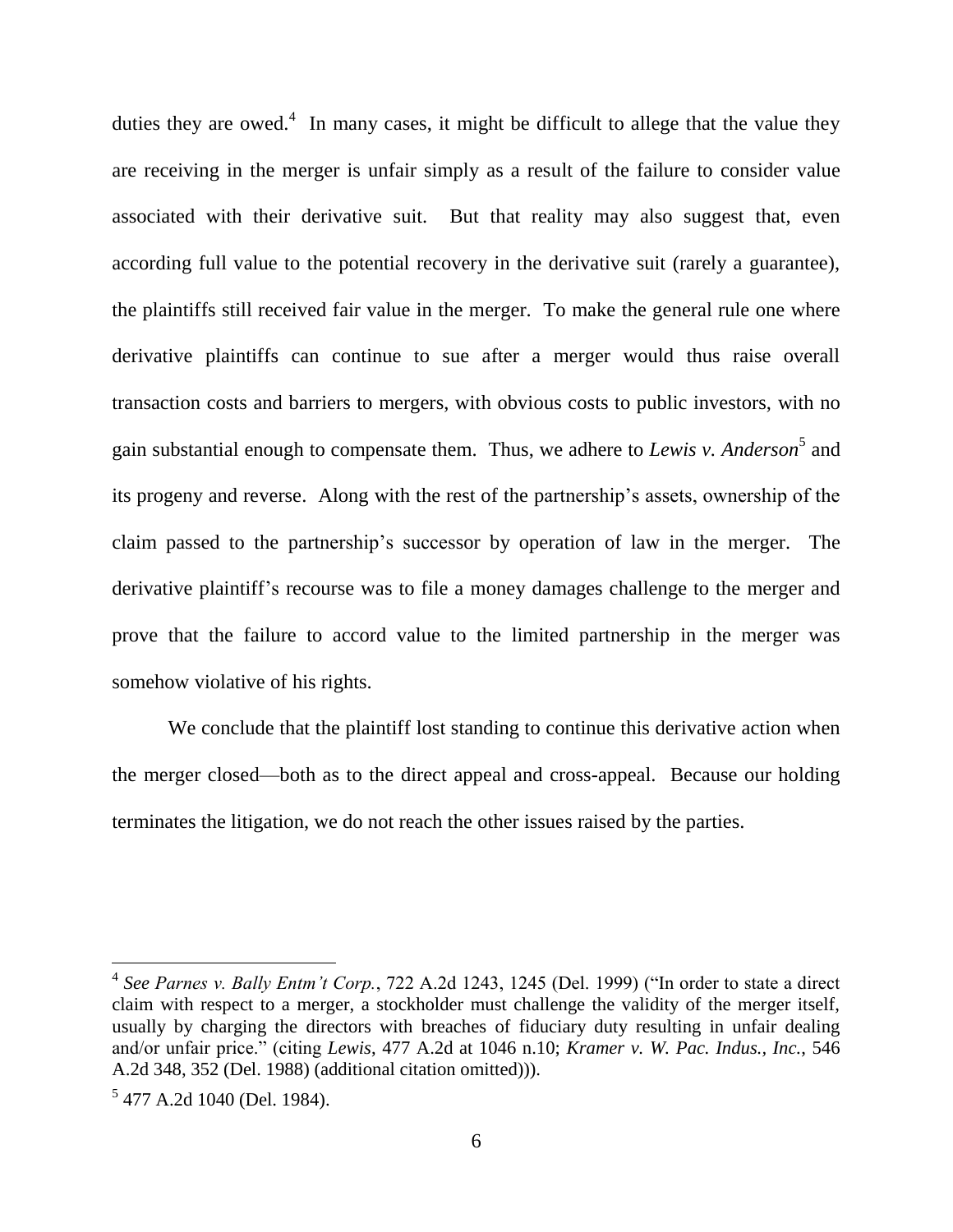### **II. BACKGROUND**

El Paso Pipeline Partners, L.P. was a publicly traded Delaware master limited partnership based in Houston, Texas (the "Partnership"). The plaintiff, Peter R. Brinckerhoff ("Brinckerhoff"), is the Trustee of the Peter R. Brinckerhoff Rev. Tr. U/A DTD 10/17/97, which was a limited partner of the Partnership. The Partnership's sole general partner was El Paso Pipeline GP Company, L.L.C., a Delaware limited liability company (the "General Partner") and subsidiary of El Paso Corporation, a publicly traded Delaware corporation (the "Parent"). The Parent indirectly owned 100% of the General Partner. The General Partner in turn owned all of the Partnership's general partner interest, representing a 2% economic interest in the Partnership. The Parent also owned, either through the General Partner or its affiliates, approximately 52% of the Partnership's outstanding common units plus all of its incentive distribution rights. The Parent controlled the Partnership through the General Partner and through the individuals who managed the Partnership's operations, all of whom were Parent employees.

### **A.** *The Dropdown Transactions and the First Kinder Morgan Merger*

This litigation involves two transactions in which ownership interests "dropped down" from the Parent to the Partnership (the "Dropdowns"). Dropdown transactions support the typical master limited partnership ("MLP") scheme, in which a corporation "sponsors" an MLP by contributing assets to the MLP, which then issues public securities to maximize the market value of those assets. Over time, an MLP"s sponsor sells additional assets to the MLP in transactions known as dropdowns.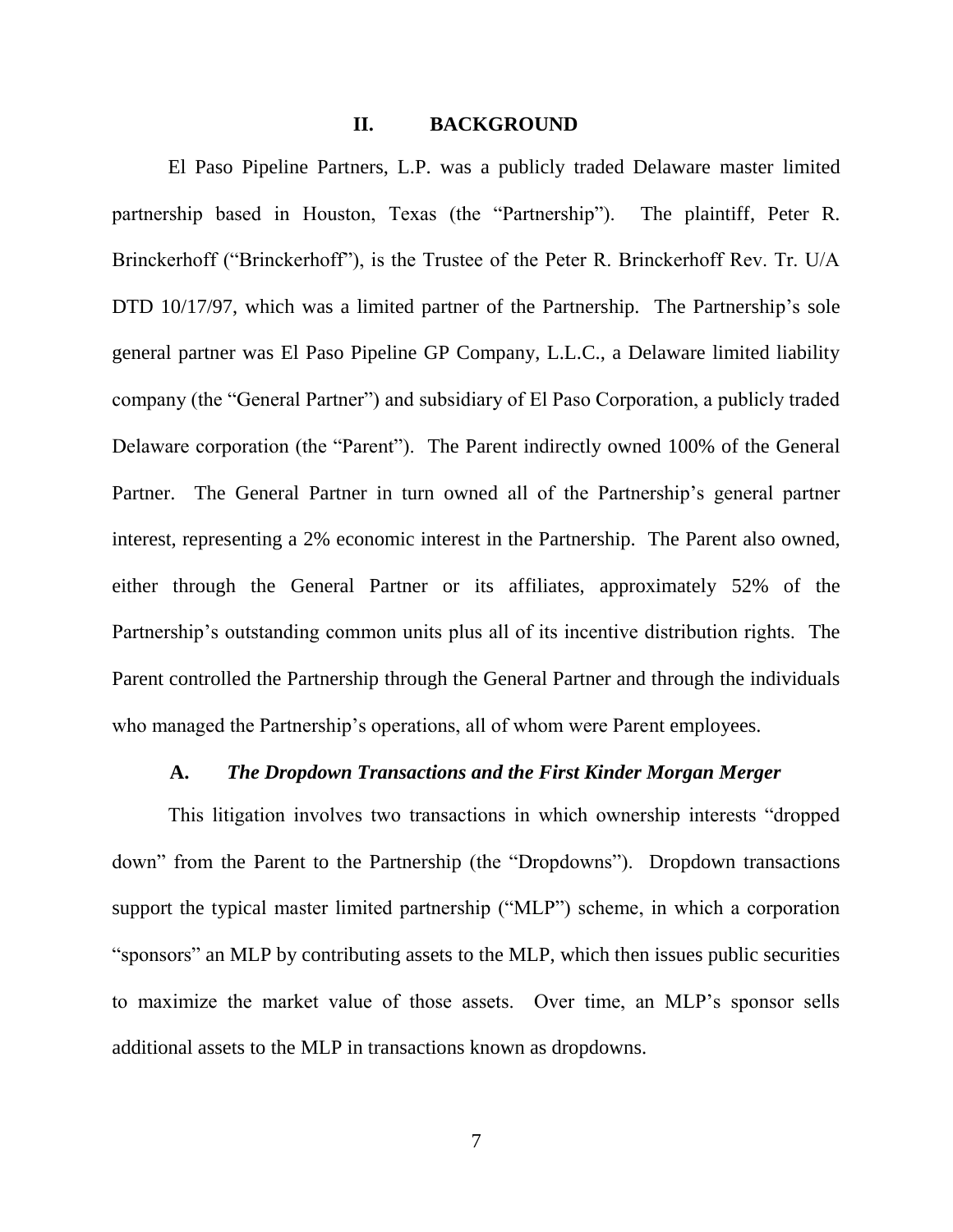The first dropdown at issue in this appeal (the "Spring Dropdown") involved the sale of 51% of the Parent's interests in Southern LNG Company, L.L.C. ("Southern LNG") and El Paso Elba Express Company, L.L.C. ("Elba Express"). Because of the conflict presented by the Parent"s control of the Partnership, the General Partner formed a conflicts committee (the "Spring Committee") to seek special approval of the transaction pursuant to Section 7.9(a) of the Limited Partnership Agreement governing the Partnership (the "LPA"). The Spring Committee met five times, obtaining legal advice from Akin Gump Strauss Hauer & Feld LLP ("Akin Gump") and valuation analyses from its financial advisor, Tudor, Pickering, Holt & Co. ("Tudor").

On March 24, 2010, the Spring Committee unanimously approved the Spring Dropdown as "fair and reasonable to the Partnership" and recommended that the General Partner consummate the transaction. That same day, the General Partner adopted the Spring Committee's recommendation. On March 25, 2010, the Partnership announced the Spring Dropdown, and the transaction closed shortly thereafter.

The second transaction involved the Parent"s remaining 49% interests in Southern LNG and Elba Express and a 15% interest in Southern Natural Gas Company (the "Fall Dropdown"). On October 14, 2010, the General Partner reconstituted the conflicts committee to seek special approval of the Fall Dropdown (the "Fall Committee"). On November 12, 2010, the Fall Committee approved the Fall Dropdown. The Parent announced the transaction on November 15, 2010, and it closed shortly thereafter.

In August 2011, Kinder Morgan, Inc. ("Kinder Morgan") offered to acquire the Parent. Kinder Morgan and the Parent entered into a merger agreement on October 16,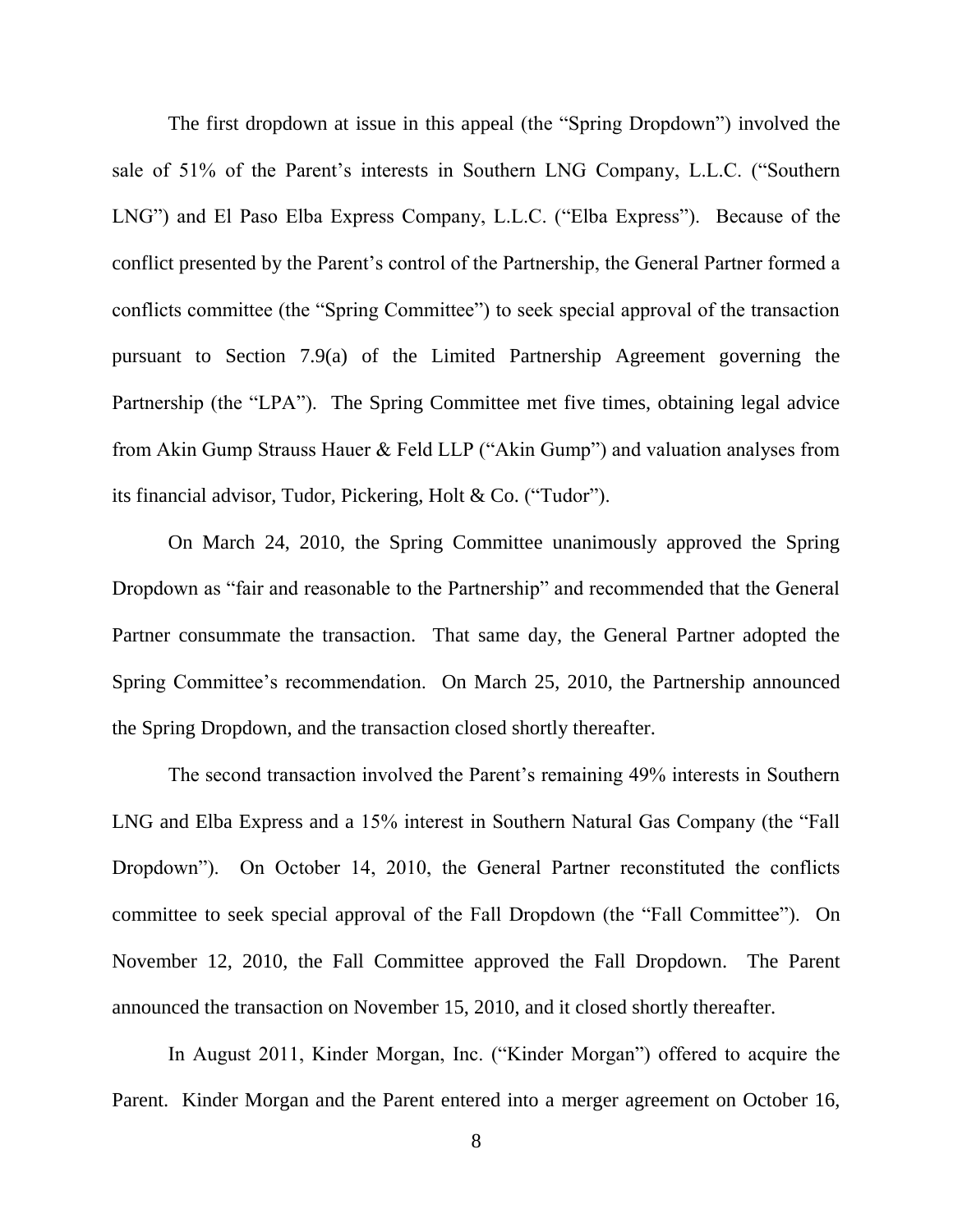2011, which closed on May 24, 2012. After the merger, the Parent was no longer a separately traded public company, though the Partnership continued to be publicly traded. Brinckerhoff"s units in the Partnership were not affected.

### **B.** *Initial Proceedings in the Court of Chancery*

On December 22, 2011, Brinckerhoff filed a verified derivative complaint challenging the Spring Dropdown (the "Spring Complaint"), naming as defendants the Parent, the General Partner, and members of the General Partner's board of directors, including the members of the Spring Committee (the "Defendants"). Brinckerhoff, "derivatively on behalf of [the Partnership]," alleged breach of express and implied duties, aiding and abetting, tortious interference, and unjust enrichment. After a hearing on October 26, 2012, the trial court dismissed the unjust enrichment claim. On March 6, 2012, Brinckerhoff filed a verified derivative complaint against Defendants challenging the Fall Dropdown (the "Fall Complaint"). As with the Spring Complaint, Brinckerhoff brought suit "derivatively on behalf of [the Partnership]," alleging the same four claims.

The Court of Chancery consolidated the two actions on March 4, 2013. Following discovery, the parties filed cross-motions for summary judgment. On June 12, 2014, the court granted summary judgment in favor of all Defendants with respect to the Spring Dropdown and denied Brinckerhoff's cross-motion.<sup>6</sup> The court also granted in part and denied in part the Defendants' motion for summary judgment with respect to the Fall

 6 *In re El Paso Pipeline Partners, L.P. Derivative Litig.*, 2014 WL 2768782 (Del. Ch. June 12, 2014).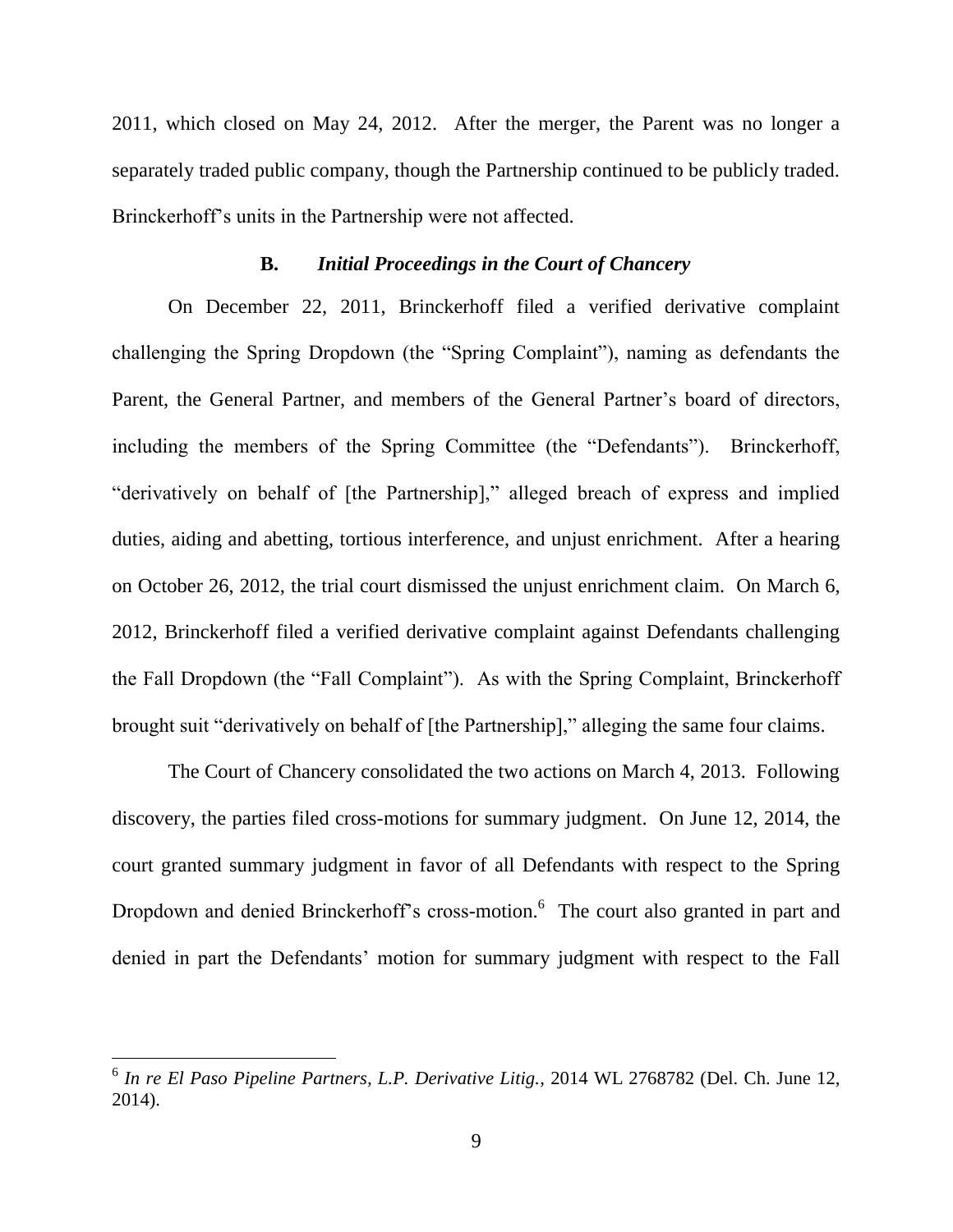Dropdown.<sup>7</sup> The only surviving claim was against the General Partner for breach of the  $LPA.<sup>8</sup>$  The court ordered that the case proceed to trial on the remaining claims, and Brinckerhoff moved for a final order pursuant to Court of Chancery Rule 54(b) to appeal the dismissal of his implied covenant of good faith and fair dealing claims.

## **C.** *The Second Kinder Morgan Merger Followed By Trial*

In July 2014, Kinder Morgan met with members of the General Partner"s board of directors and offered to acquire the Partnership (the "Merger"). The General Partner formed a conflicts committee to consider the Merger (the "Merger Committee"). The Merger Committee was comprised of the same directors as the Spring and Fall Committees and advised by Akin Gump and Tudor.

The evening before voting to approve the Merger, the Merger Committee considered what impact Brinckerhoff"s derivative litigation would have on the Merger. The Merger Committee assumed that the claim would be extinguished by the Merger and decided that its value was "not sufficiently material" to impact the merger consideration. On August 10, 2014, Kinder Morgan and the Partnership jointly announced the Merger. Brinckerhoff chose not to challenge the Merger in court.<sup>9</sup>

 7 *In re El Paso Pipeline Partners, L.P. Derivative Litig.*, 2014 WL 2641304 (Del. Ch. June 12, 2014) (ORDER).

<sup>&</sup>lt;sup>8</sup> Although Brinckerhoff's secondary liability theories also survived summary judgment, Brinckerhoff failed to "devote meaningful effort to presenting" these claims in post-trial briefing, and the Court of Chancery deemed them waived. *In re: El Paso Pipeline Partners, L.P. Derivative Litig.* (*Liability Op.*), 2015 WL 1815846, at \*14 (Del. Ch. Apr. 20, 2015).

 $9$  Other unaffiliated unitholders in the Partnership challenged the Merger, specifically with regard to the Merger Committee"s failure to consider the value of Brinckerhoff"s derivative litigation. *See* Verified Class Action Compl. at 27 ¶ 87, *Edwards v. El Paso Pipeline Partners, L.P.*, No. 10160-VCL (Del. Ch. Sept. 23, 2014). They voluntarily dismissed that suit. *See* Stipulation &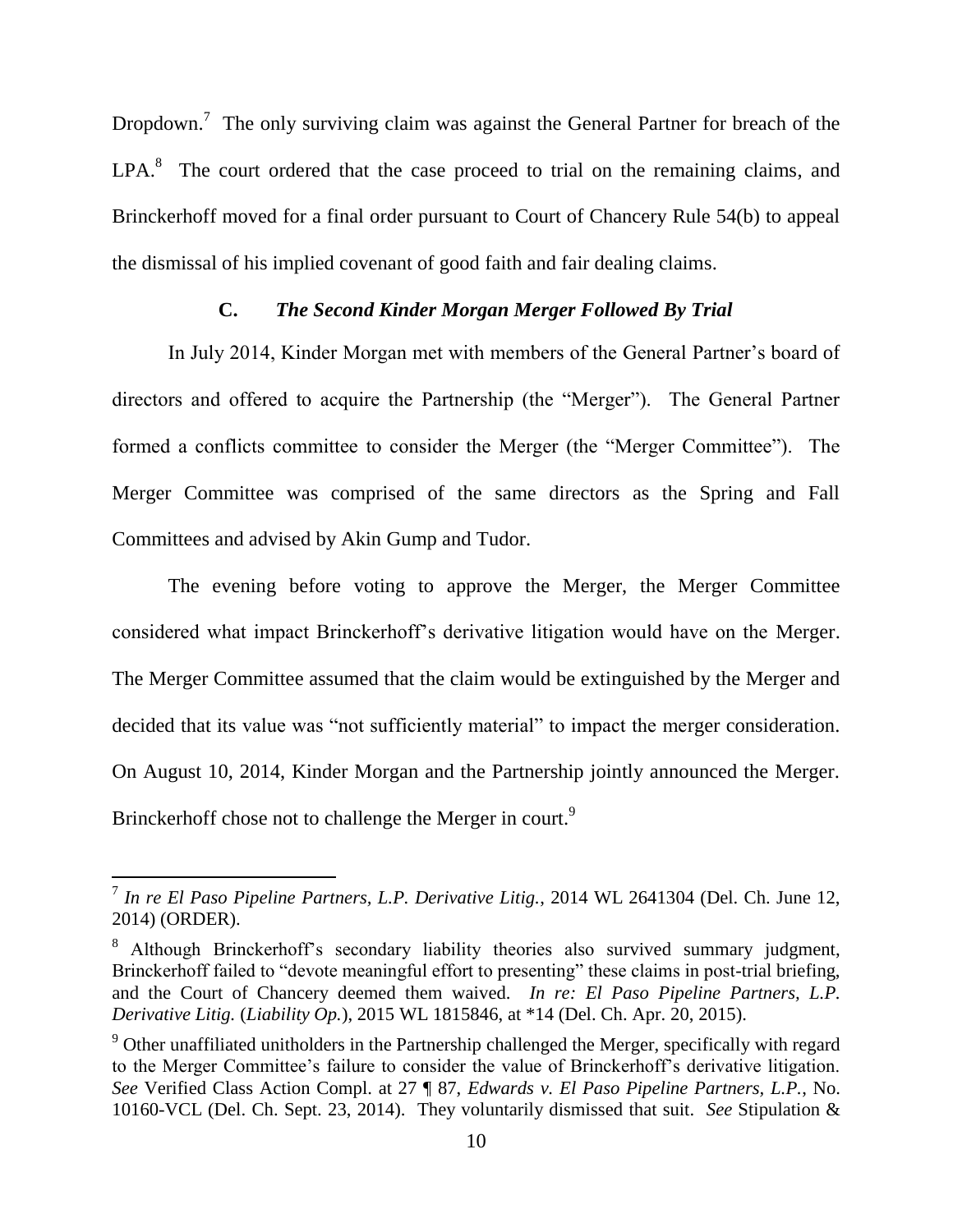Within days of the Merger's announcement, Brinckerhoff withdrew his Rule 54(b) motion and requested a prompt trial. The Defendants responded that Brinckerhoff"s standing would be extinguished by the Merger, but requested that the court defer decision on the standing question. Instead, the Defendants asked the court to "set a trial date, if at all, cognizant of the reality that the claims may be extinguished by year-end."

At a hearing on September 9, 2014, Defendants reiterated that Brinckerhoff"s standing would be extinguished by the Merger, but stated that the standing question was not "properly teed up." After noting that a November trial date was "consistent with [its] expectations" for scheduling, the court deferred decision on the standing question, suggesting that if Defendants were to win, resolution of the complex direct versus derivative issue would be obviated. At trial in November 2014, Brinckerhoff "focused on proving damages by showing that [the Partnership] overpaid in the Fall Dropdown[.] $^{\prime\prime}$ <sup>10</sup> He did not introduce evidence of individual harm to himself or any other limited partner.

### **D.** *Post-Trial Proceedings*

Shortly after trial, on November 26, 2014, the Merger closed after approval by holders of a majority of the Partnership's outstanding common units. On December 2, 2014, Defendants moved to dismiss Brinckerhoff"s claims as moot on the grounds that the Merger had extinguished his ownership and that he therefore lacked derivative standing. Defendants sought to defer briefing on the motion, arguing that they did not

Order of Dismissal, *In re Kinder Morgan, Inc. Corporate Reorganization Litig.*, No. 10093-VCL (Del. Ch. Apr. 2, 2015).

<sup>10</sup> *In re El Paso Pipeline Partners, L.P. Derivative Litig.* (*Standing Op.*), 132 A.3d 67, 80 (Del. Ch. 2015).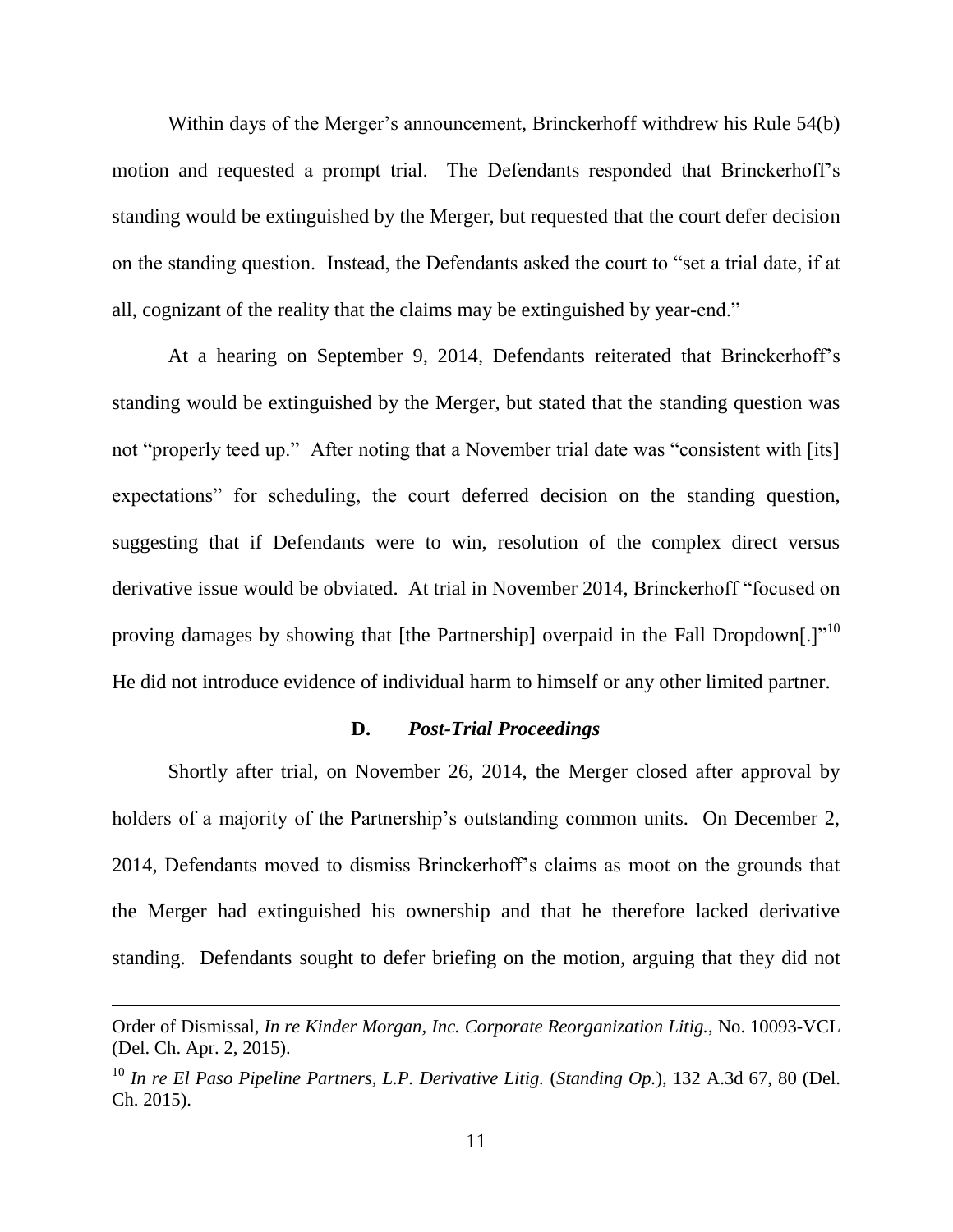believe it was necessary to brief the motion unless any party indicated an intent to notice an appeal following the court"s post-trial ruling. The Court of Chancery did not respond to or rule on the Defendants" motion to dismiss at that time, and the parties proceeded with post-trial briefing during December 2014 and January 2015.

On April 20, 2015, the Court of Chancery issued a detailed opinion in which it held the General Partner liable for breach of the LPA (the "Liability Opinion").<sup>11</sup> In so holding, the court found that the Fall Committee "went through the motions" and "did not subjectively believe that approving the Fall Dropdown was in the best interests of the Partnership."<sup>12</sup> The court found the Partnership suffered \$171 million in damages.

On December 2, 2015, the Court of Chancery denied Defendants' motion to dismiss (the "Standing Opinion"). The court held that, because the claim for breach of the LPA was not exclusively derivative, Brinckerhoff could enforce the liability award irrespective of the Merger. In so holding, the court formed two principal conclusions.

*First*, the court stated that if Delaware law required it to choose between an exclusively direct characterization and an exclusively derivative characterization, then the court's holding was that Brinckerhoff asserted a direct claim for breach of contract.<sup>13</sup> The court distinguished Brinckerhoff's claims from *Tooley*,<sup>14</sup> stating that, in its view,

<sup>11</sup> *Liability Op.*, 2015 WL 1815846, at \*14.

 $12$  *Id.* at \*16.

<sup>13</sup> *Standing Op.*, 132 A.3d at 95.

<sup>14</sup> *Tooley v. Donaldson, Lufkin & Jenrette, Inc.*, 845 A.2d 1031 (Del. 2004).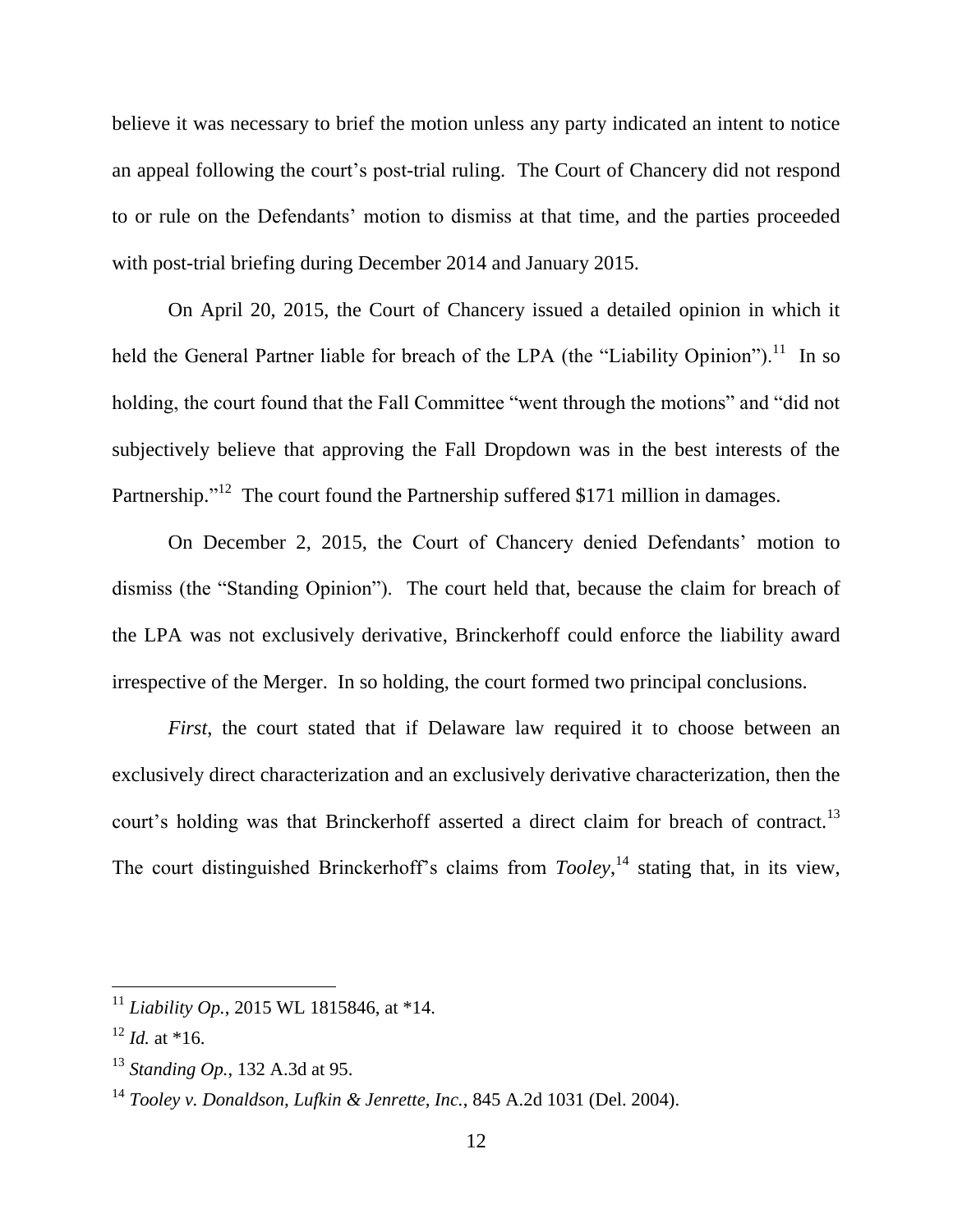"*Tooley* does not apply to contract rights[,]"<sup>15</sup> and that limited partners can sue directly to enforce contractual constraints in the limited partnership agreement.<sup>16</sup>

*Second*, the Court of Chancery nevertheless applied *Tooley* and held that Brinckerhoff had asserted a "dual-natured" claim, allowing him to litigate the claim directly post-Merger. The trial court concluded that, even apart from the "contractual angle," the Fall Dropdown had inflicted injury on both the Partnership and the unaffiliated unitholders.

As to the first prong of *Tooley*—who suffered the alleged harm—the court acknowledged that the "most obvious consequence of the Fall Dropdown was the infliction of harm on the Partnership."<sup>17</sup> The court also found injury to the limited partners in the "reallocat<sup>[jon]</sup> [of] value from the unaffiliated limited partners to the General Partner[,]" which "injured all of the investors in the Partnership proportionately."<sup>18</sup> The court determined that "both" the Partnership and the limited partners were harmed by the General Partner"s alleged breach. It distinguished between third-party and insider transfers where "[t]he insider gains at the expense of the other

<sup>15</sup> *Standing Op.*, 132 A.3d at 99.

<sup>16</sup> *Id.* at 95 (citing *Allen v. El Paso Pipeline GP Co., L.L.C.*, 90 A.3d 1097, 1109 (Del. Ch. 2014); *Brinckerhoff v. Tex. E. Prods. Pipeline Co.*, 986 A.2d 370, 383 (Del. Ch. 2010); *Anglo Am. Sec. Fund, L.P. v. S.R. Global Int'l Fund, L.P.*, 829 A.2d 143, 151, 154 (Del. Ch. 2003); *In re Cencom Cable Income Partners, L.P. Litig.*, 2000 WL 130629, at \*6 (Del. Ch. Jan. 27, 2000)). <sup>17</sup> *Id.* at 104.

<sup>18</sup> *Id.*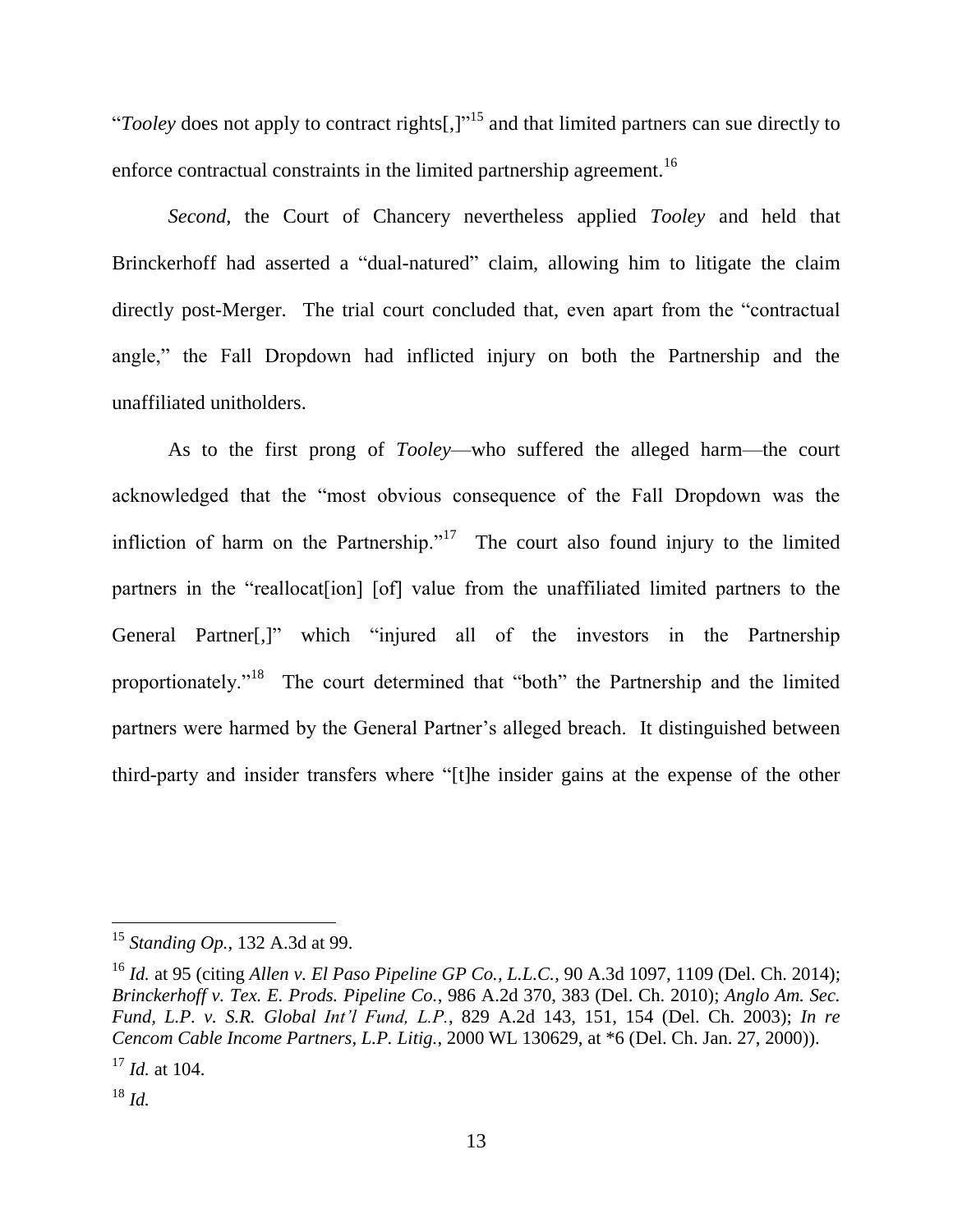investors."<sup>19</sup> The court reasoned that, because the insider received benefits to the exclusion of the other investors, the other investors suffered a distinct injury.

As to *Tooley*"s second prong—who would receive the benefit of a recovery—the Court of Chancery stated that recovery by the limited partnership was the "most obvious" remedy. However, the Court of Chancery decided that, because the Partnership and the limited partners were both harmed, "either" could recover for the alleged breach. The court expressed concern that, absent a direct recovery, Brinckerhoff would have to "start all over again" to hold the General Partner accountable. The court allowed a *pro rata* recovery by all unaffiliated limited partners, even though Brinckerhoff had litigated the claim derivatively from the beginning, no other limited partners were joined as plaintiffs, and no class had been certified.

### **III. ANALYSIS**

### **A.** *Standing is a Threshold Issue*

"The concept of standing, in its procedural sense, refers to the right of a party to invoke the jurisdiction of a court to enforce a claim or redress a grievance."<sup>20</sup> Accordingly, "[a]s a preliminary matter, a party must have standing to sue in order to invoke the jurisdiction of a Delaware court."<sup>21</sup> Standing is therefore properly viewed as a threshold issue to "ensure that the litigation before the tribunal is a "case or controversy"

<sup>19</sup> *Id.* at 105.

<sup>20</sup> *Schoon v. Smith*, 953 A.2d 196, 200 (Del. 2008) (*en banc*) (quoting *Stuart Kingston, Inc. v. Robinson*, 596 A.2d 1378, 1382 (Del. 1991)) (internal quotation marks omitted).

<sup>21</sup> *Ala. By-Prods. Corp. v. Cede & Co.*, 657 A.2d 254, 264 (Del. 1995) (citing *Stuart Kingston*, 596 A.2d at 1382).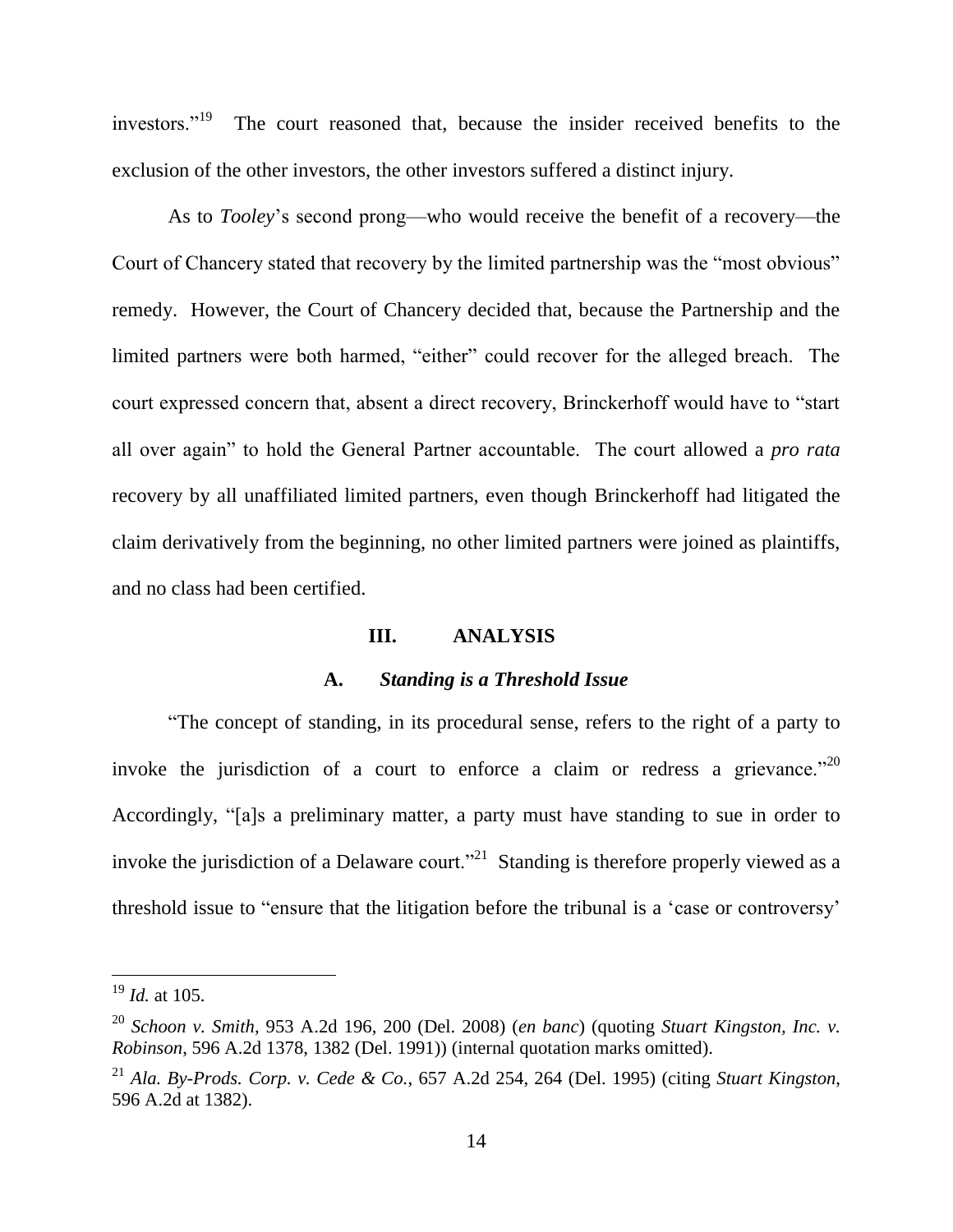that is appropriate for the exercise of the court's judicial powers."<sup>22</sup> Whether a party has standing is a question of law that is subject to *de novo* review.<sup>23</sup>

Derivative standing is a "creature of equity"<sup>24</sup> that was created to enable a court of equity to exercise jurisdiction over corporate claims asserted by stockholders "to prevent a complete failure of justice on behalf of the corporation."<sup>25</sup> We have observed that "[a] change in the parties' standing may result from a myriad of subsequent legal or factual causes that occur while the litigation is in progress.<sup> $26$ </sup> For instance, in corporate derivative litigation, loss of a plaintiff"s status as shareholder generally extinguishes the plaintiff's standing.<sup>27</sup> Once standing is lost, the court lacks the power to adjudicate the matter,<sup>28</sup> and the action will be dismissed as moot unless an exception applies.<sup>29</sup> Accordingly, the question of derivative standing is "properly a threshold question that the  $\lceil$ c $\lceil$ ourt may not avoid."<sup>30</sup>

<sup>22</sup> *Dover Historical Soc'y v. City of Dover Planning Comm'n*, 838 A.2d 1103, 1110 (Del. 2003).

<sup>&</sup>lt;sup>23</sup> *Schoon*, 953 A.2d at 200 ("Because the Court of Chancery's decision on director standing implicates rulings of law, we review it *de novo*." (citation omitted)).

<sup>24</sup> *Id.* at 202 (quoting 13 *Fletcher Cyclopedia of the Law of Private Corporations* § 5940).

<sup>&</sup>lt;sup>25</sup> *Id.* at 208 (footnote omitted).

<sup>26</sup> *Gen. Motors Corp. v. New Castle Cnty.*, 701 A.2d 819, 824 (Del. 1997) (citations omitted).

<sup>27</sup> *See Lewis*, 477 A.2d at 1049.

<sup>28</sup> *See Ala. By-Prods.*, 657 A.2d at 264 (citing *Stuart Kingston*, 596 A.2d at 1382); *Gerber v. EPE Holdings, LLC*, 2013 WL 209658, at \*12 (Del. Ch. Jan. 18, 2013) ("If there is no standing, there is no justiciable substantive controversy." (citation omitted)).

<sup>29</sup> *See Gen. Motors*, 701 A.2d at 823 ("A proceeding may become moot in one of two ways: if the legal issue in dispute is no longer amenable to a judicial resolution; or, if a party has been divested of standing.").

<sup>30</sup> *Gerber*, 2013 WL 209658, at \*12.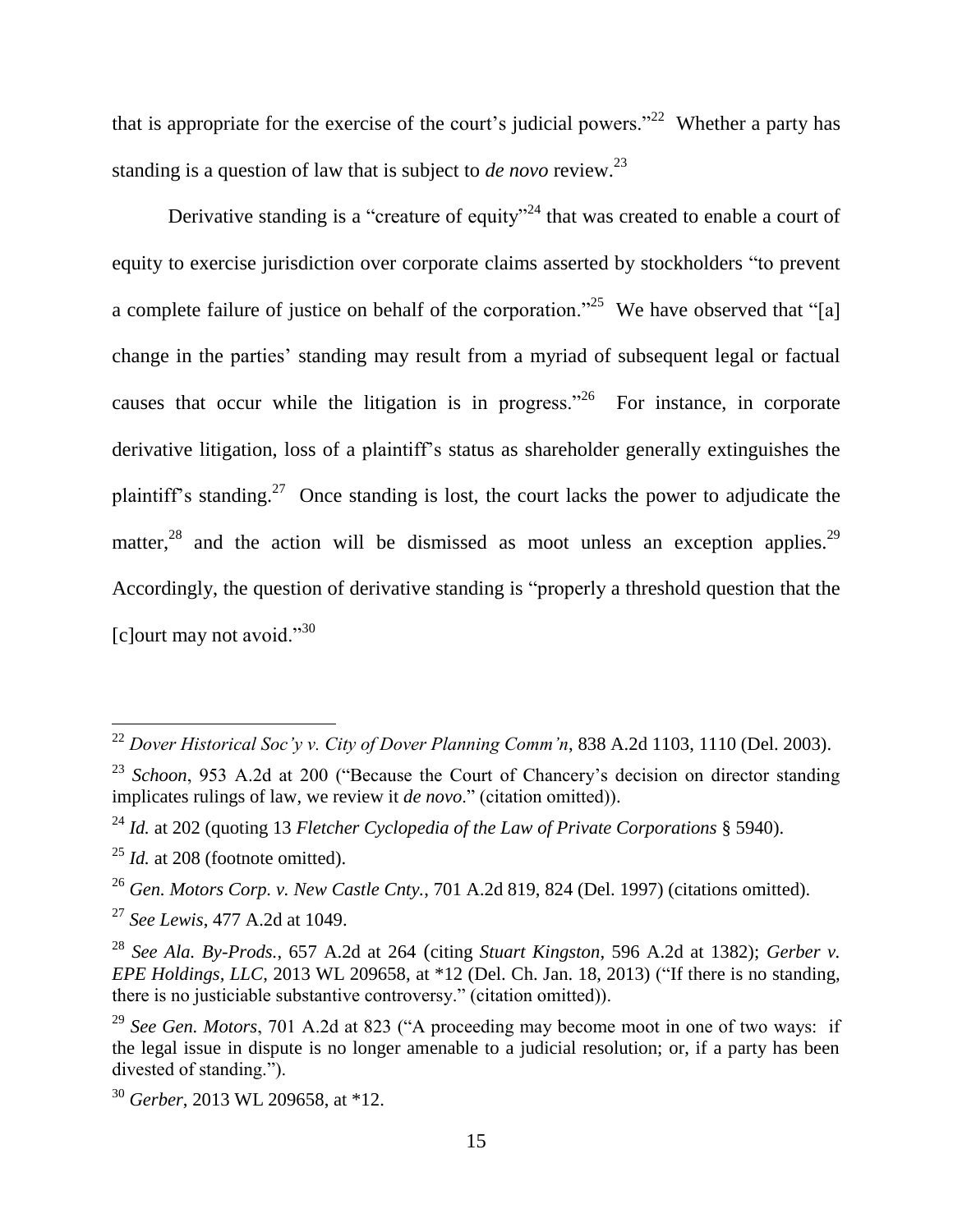### **B.** *Under the Partnership Agreement, the Partnership Owned the Claim*

In the context of conflicted transactions involving master limited partnerships, many of the cases involve "Conflicts of Interest" provisions which may contain common features, but are often different in nuanced ways. Thus, the prevalence of entity-specific provisions in an area of law defined by expansive contractual freedom requires a nuanced analysis and renders deriving "general principles" a cautious enterprise.

The Court of Chancery has characterized Brinckerhoff"s allegation as a breach of the LPA's conflicts-of-interest provision ("Section 7.9(a)").<sup>31</sup> Section 7.9(a) provides in relevant part:

Unless otherwise expressly provided in this Agreement or any Group Member Agreement, whenever a potential conflict of interest exists or arises between the General Partner or any of its Affiliates, on the one hand, and the Partnership, any Group Member, any Partner or any Assignee, on the other, any resolution or course of action by the General Partner or its Affiliates in respect of such conflict of interest shall be permitted and deemed approved by all Partners, and shall not constitute a breach of this Agreement, of any Group Member Agreement, of any agreement contemplated herein or therein, or of any duty stated or implied by law or equity, if the resolution or course of action in respect of such conflict of interest is (i) approved by Special Approval, . . . . The General Partner shall be authorized but not required in connection with its resolution of such conflict of interest to seek Special Approval of such resolution, and the General Partner may also adopt a resolution or course of action that has not received Special Approval. If Special Approval is sought, then it shall be presumed that, in making its decision, the Conflicts Committee acted in good faith, . . . in any proceeding brought by any Limited Partner or Assignee or by or on behalf of such Limited Partner or Assignee or any other Limited Partner or Assignee or the Partnership challenging such

<sup>31</sup> *Standing Op.*, 132 A.3d at 97.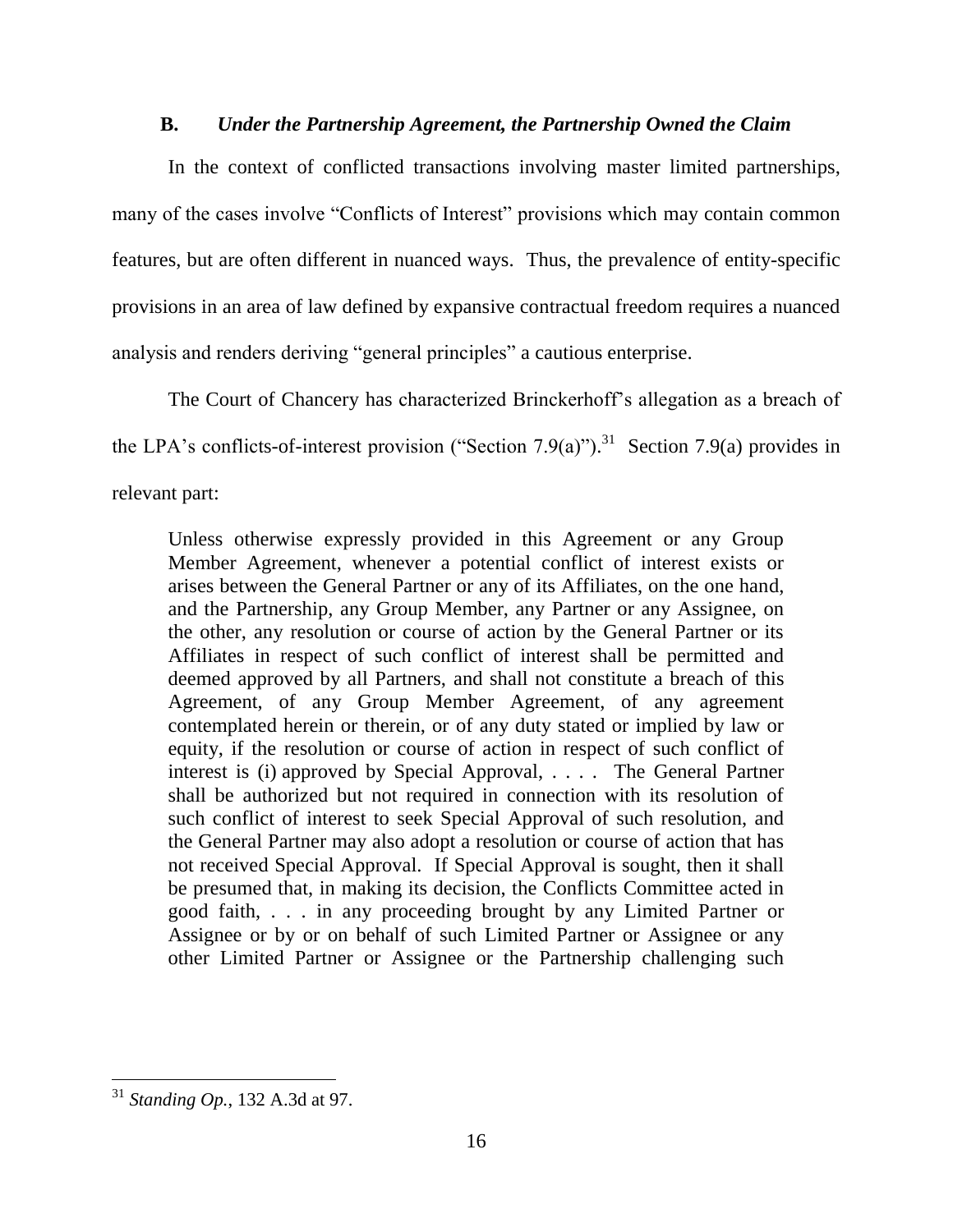<span id="page-16-0"></span>approval, the Person bringing or prosecuting such proceeding shall have the burden of overcoming such presumption.  $\ldots$ <sup>32</sup>

Section 7.9(b) is also relevant and provides that "[w]henever the General Partner makes a determination or takes or declines to take any other action" in its capacity as General Partner, "then, unless another express standard is provided for in this Agreement, the General Partner . . . shall make such determination or take or decline to take such other action in good faith and shall not be subject to any other or different standards (including fiduciary standards imposed by this Agreement . . . or under the Delaware Act or any other law, rule or regulation or at equity.<sup>33</sup> Likewise, "[w]henever the Conflicts Committee makes a determination or takes or declines to take any other action, it shall make such determination or take or decline to take such other action in good faith and shall not be subject to any other or different standards (including fiduciary standards) imposed by this Agreement . . . . "<sup>34</sup> Importantly, Section 7.9(b) defines "good faith" as follows:

In order for a determination or other action to be in "good faith" for purposes of this Agreement, the Person or Persons making such determination or taking or declining to take such other action must believe that the determination or other action is in the best interests of the Partnership.<sup>35</sup>

The Court of Chancery concluded that Section 7.9(a) "barred the General Partner

from causing [the Partnership] to engage in any transaction that (i) involved a potential

<sup>&</sup>lt;sup>32</sup> El Paso Pipeline Partners, L.P., First Amended and Restated Agreement of Limited Partnership at § 7.9(a), A922-23 [hereinafter *LPA*].

<sup>33</sup> *Id.* at § 7.9(b), A923.

<sup>34</sup> *Id.*

<sup>35</sup> *Id.*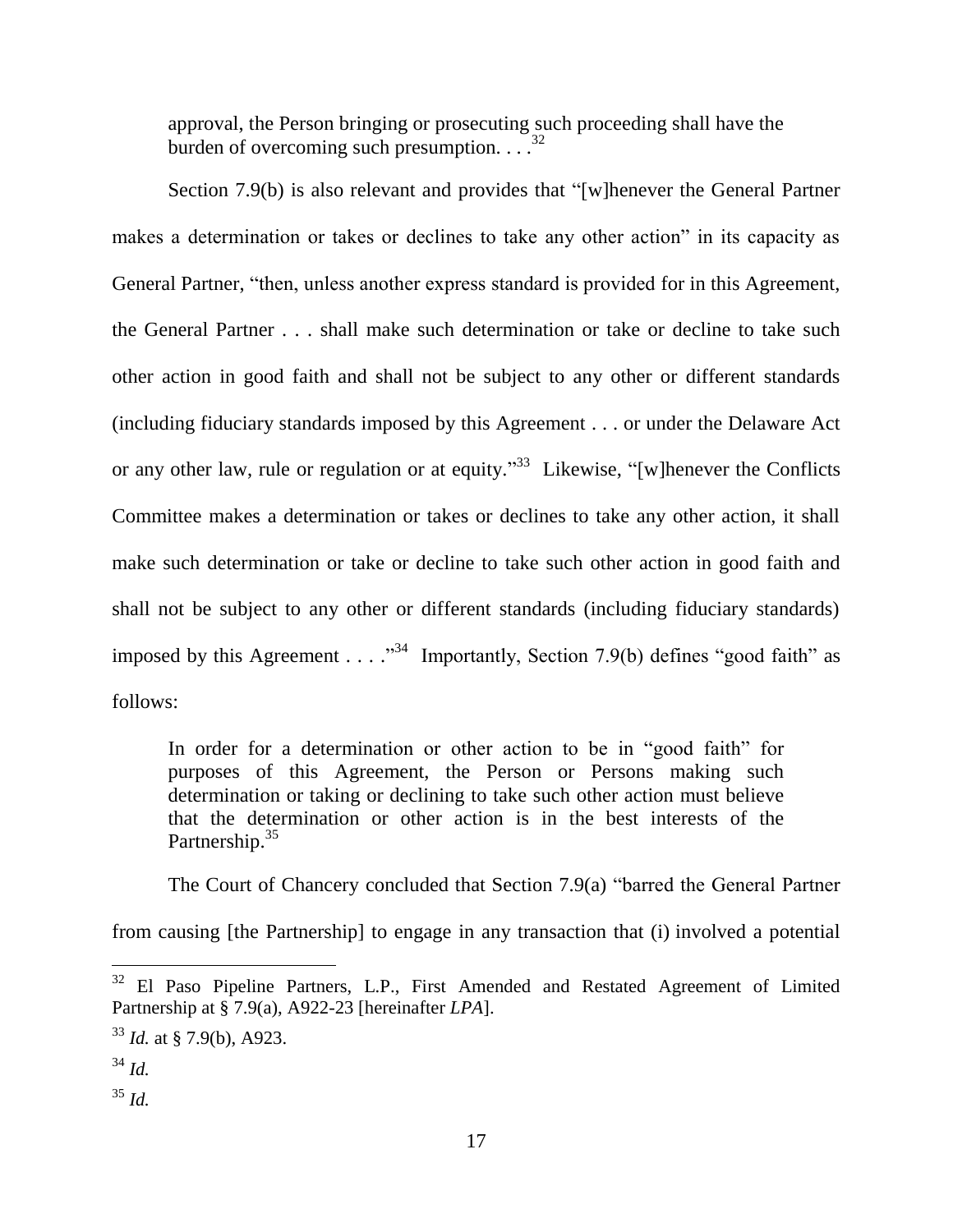conflict of interest and (ii) failed to comply with one of the four contractual paths.<sup>36</sup> In its view, if the General Partner failed to satisfy one of four "contractually specified routes" for handling a conflict of interest (*e.g.*, Special Approval) set forth in Section 7.9(a), "then the General Partner would breach the  $[LPA]$ ."<sup>37</sup> Accordingly, the court concluded that Brinckerhoff"s "claim that the General Partner proceeded with the Fall Dropdown without complying with [Section 7.9(a)] is thus a direct claim for breach of contract.<sup>"38</sup> The court then relied on this Court's decision in *NAF Holdings*<sup>39</sup> to support its view that the *Tooley* test for distinguishing between direct and derivative claims "does not apply to contract rights." $40$ 

Although the Vice Chancellor's analysis of Section  $7.9(a)$  and (b) presents interesting interpretive issues,  $41$  we need not address them here. Instead, we focus on the narrow question of whether the plaintiff had standing post-merger.

<sup>36</sup> *Standing Op.*, 132 A.3d at 97.

<sup>37</sup> *Id.* at 77.

<sup>38</sup> *Id.* at 97.

<sup>39</sup> *NAF Holdings, LLC v. Li & Fung (Trading) Ltd.*, 118 A.3d 175 (Del. 2015).

<sup>40</sup> *Standing Op.*, 132 A.3d at 99 (citing *NAF Holdings*, 118 A.3d at 179).

<sup>41</sup> *Cf. Allen v. Encore Energy Partners, L.P.*, 72 A.3d 93, 102 (Del. 2013) (*en banc*) (describing a nearly identical provision to that set forth in Section 7.9(a) as "establish [ing] four 'safe harbors' that the [d]efendants can use to discharge their contractual duty of good faith when confronted with a conflict of interest") (quoting *Norton v. K-Sea Transp. Partners L.P.*, 67 A.3d 354, 364-65 (Del. 2013) (*en banc*)); *Norton*, 67 A.3d at 365 (rejecting an argument that failing to meet a similar procedure for addressing conflicts "automatically put [the general partner] in breach" of the limited partnership agreement" (footnote omitted)); *In re Kinder Morgan, Inc. Corporate Reorganization Litig.*, 2015 WL 4975270, at \*6 (Del. Ch. Aug. 20, 2015) (applying *Norton* to determine that "the [g]eneral [p]artner is not obligated to comply with [a similar safe harbor provision]; it has the choice whether or not to do so"), *judgment entered sub nom. In re Kinder Morgan, Inc.*, 2015 WL 5032517 (Del. Ch. Aug. 24, 2015), *and aff'd sub nom. Haynes Family Trust v. Kinder Morgan G.P., Inc.*, 2016 WL 912184 (Del. Mar. 10, 2016).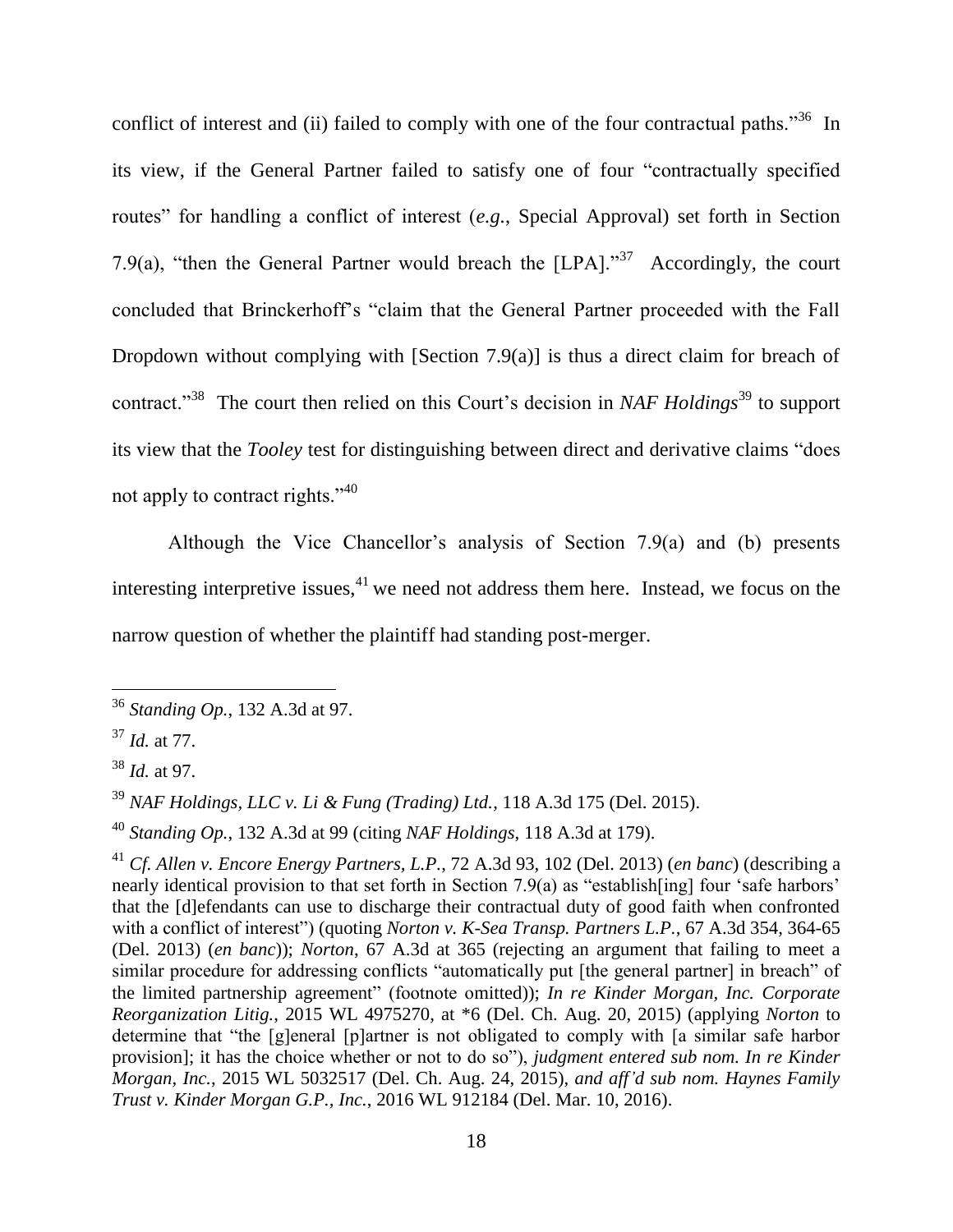The standing analysis centers on the LPA's contractual duty of good faith. In its Liability Opinion, the Court of Chancery observed that, "[i]n this case, Section 7.9(b) established a known duty: the Committee members had to form a subjective belief that the Fall Dropdown was in the best interests of the Partnership."<sup>42</sup> More specifically, to comport with Section 7.9(b), the General Partner and the Conflicts Committee had to "believe that [their] determination or other action [was] in the best interest *of the*  Partnership.<sup>243</sup> Accordingly, the contractual duty of good faith was owed to the Partnership, not the individual limited partners.<sup>44</sup> But the source of the duty owed—the entity"s constitutive agreement, *i.e.*, the LPA—does not alone answer the question as to whether Brinckerhoff's claim was derivative, direct, or both.<sup>45</sup>

The Court of Chancery read our discussion in *NAF Holdings* to suggest that *Tooley* does not apply where the alleged harm involves contract rights.<sup>46</sup> We believe the trial court reads *NAF Holdings* too broadly. In *NAF Holdings*, we held that "a suit by a

<sup>42</sup> *Liability Op.*, 2015 WL 1815846, at \*16.

<sup>43</sup> LPA, *supra* note [32,](#page-16-0) at § 7.9(b), A923 (emphasis added).

<sup>44</sup> *See Kinder Morgan*, 2015 WL 4975270, at \*8 ("[T]he members of the [c]ommittee did not have to believe that the MLP [m]erger was in the best interests of the limited partners. They rather had to believe in good faith that the MLP [m]erger was in the best interests of the [p]artnership."); *Allen v. El Paso Pipeline GP Co., L.L.C.*, 113 A.3d 167, 181 (Del. Ch. 2014) ("Rather than requiring the [c]onflicts [c]ommittee to reach a subjective belief that the Drop[d]own was in the best interests of [the partnership] and its limited partners, the LP [a]greement requires only that the [c]onflicts [c]ommittee believe subjectively that the Drop[d]own was in the best interests of [the partnership]."), *judgment entered*, (Del. Ch. July 8, 2014), *aff'd*, 2015 WL 803053 (Del. Feb. 26, 2015).

<sup>&</sup>lt;sup>45</sup> Brinckerhoff reads Section 7.9(a)'s reference to "any proceeding brought by any Limited Partner" as creating a direct cause of action for limited partners. However, this reference is better viewed as addressing the manner in which a limited partner"s own rights can be enforced—which importantly includes derivative claims challenging conflicted transactions.

<sup>46</sup> *Standing Op.*, 132 A.3d at 99.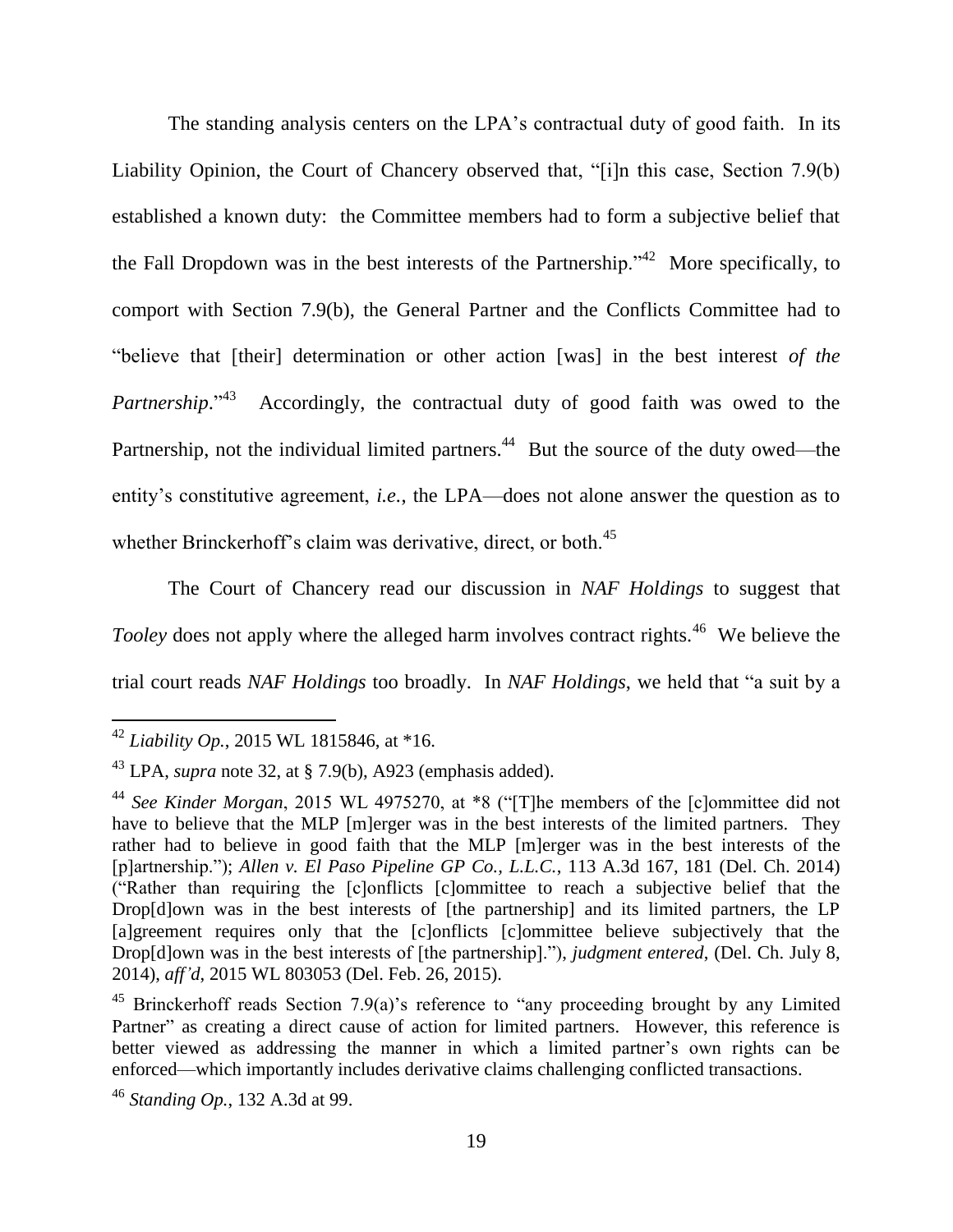party to a commercial contract to enforce its own contractual rights is not a derivative action under Delaware law." $47$  We explained that:

*Tooley* and its progeny do not, and were never intended to, subject commercial contract actions to a derivative suit requirement. That body of case law was intended to deal with a different subject: determining the line between direct actions for breach of fiduciary duty suits by stockholders and derivative actions for breach of fiduciary duty suits subject to the demand excusal rules set forth in § 327 of the Delaware General Corporation Law, Court of Chancery Rule 23.1, and related case law.<sup>48</sup>

In *NAF Holdings*, we rejected the defendant's contention that *Tooley* was "intended to be a general statement requiring all claims, whether based on a tort, contract, or statutory cause of action (*e.g.*, antitrust), to be brought derivatively whenever the corporation of which the plaintiff is a stockholder suffered the alleged harm."<sup>49</sup> Thus, in *NAF Holdings*, the *Tooley* analysis was not needed to determine whether the commercial-contract claim was direct or derivative. As we explained there, when a plaintiff asserts a claim based upon the plaintiff"s own right, such as a claim for breach of a commercial contract, *Tooley* does not apply.

*NAF Holdings* does not support the proposition that *any* claim sounding in contract is direct by default, irrespective of *Tooley*. Nor does it mean that Brinckerhoff"s status as a limited partner and party to the LPA enable him to litigate directly every claim arising from the LPA. Such a rule would essentially abrogate *Tooley* with respect to

<sup>47</sup> *NAF Holdings*, 118 A.3d at 182.

<sup>48</sup> *Id.* at 179 (footnotes omitted).

<sup>49</sup> *Id.* at 180.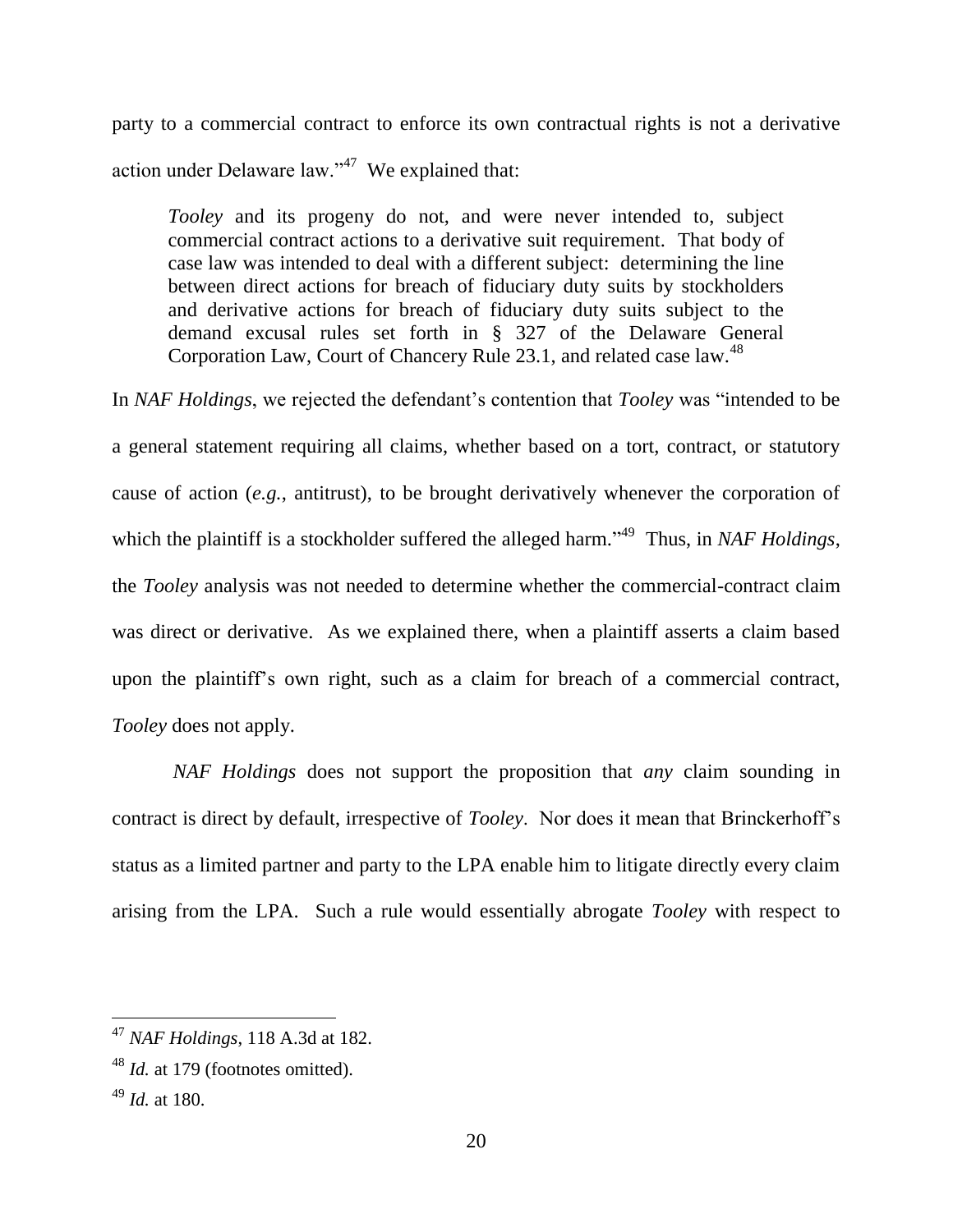alternative entities merely because they are creatures of contract.<sup>50</sup> Limited partnerships are governed by their partnership agreements and by the Delaware Revised Uniform Limited Partnership Act (the "DRULPA"). The partnership agreement sets forth the rights and duties owed by the partners. The trial court treated the governing instrument of the Partnership as if it were a separate commercial contract, rather than it being the constitutive contract of the Partnership under the DRULPA itself. The reality that limited partnership agreements often govern the territory that in corporate law is covered by equitable principles of fiduciary duties does not make all provisions of a limited partnership agreement enforceable by a direct claim.

Because Brinckerhoff"s claim sounds in breach of a contractual duty owed to the Partnership, we employ the two-pronged *Tooley*<sup>51</sup> analysis to determine whether the claim "to enforce the [Partnership's] own rights must be asserted derivatively"<sup>52</sup> or is dual in nature such that it can proceed directly.<sup>53</sup> We have observed that "[t]he *Tooley* direct/derivative test is 'substantially the same' for claims involving limited partnerships."<sup>54</sup> While the test may be substantially the same, cases involving limited partnerships often present unique facts relating to the provisions and structure of the

<sup>50</sup> *See Norton*, 67 A.3d at 360 ("Limited partnership agreements are a type of contract.").

 $51$  845 A.2d at 1033.

<sup>52</sup> *Citigroup Inc. v. AHW Inv. P'ship*, 140 A.3d 1125, 1127 (Del. 2016).

<sup>53</sup> *See Loral Space & Commc'ns, Inc. v. Highland Crusader Offshore Partners, L.P.* (*Loral Space II*), 977 A.2d 867, 868 (Del. 2009) (stating that "[b]oth [direct and derivative] claims may be litigated" where a claim is dual-natured).

<sup>54</sup> *Culverhouse v. Paulson & Co.*, 133 A.3d 195, 198 n.9 (Del. 2016) (quoting *Elf Atochem N. Am., Inc. v. Jaffari*, 727 A.2d 286, 293 n.40 (Del. 1999)) (citations omitted).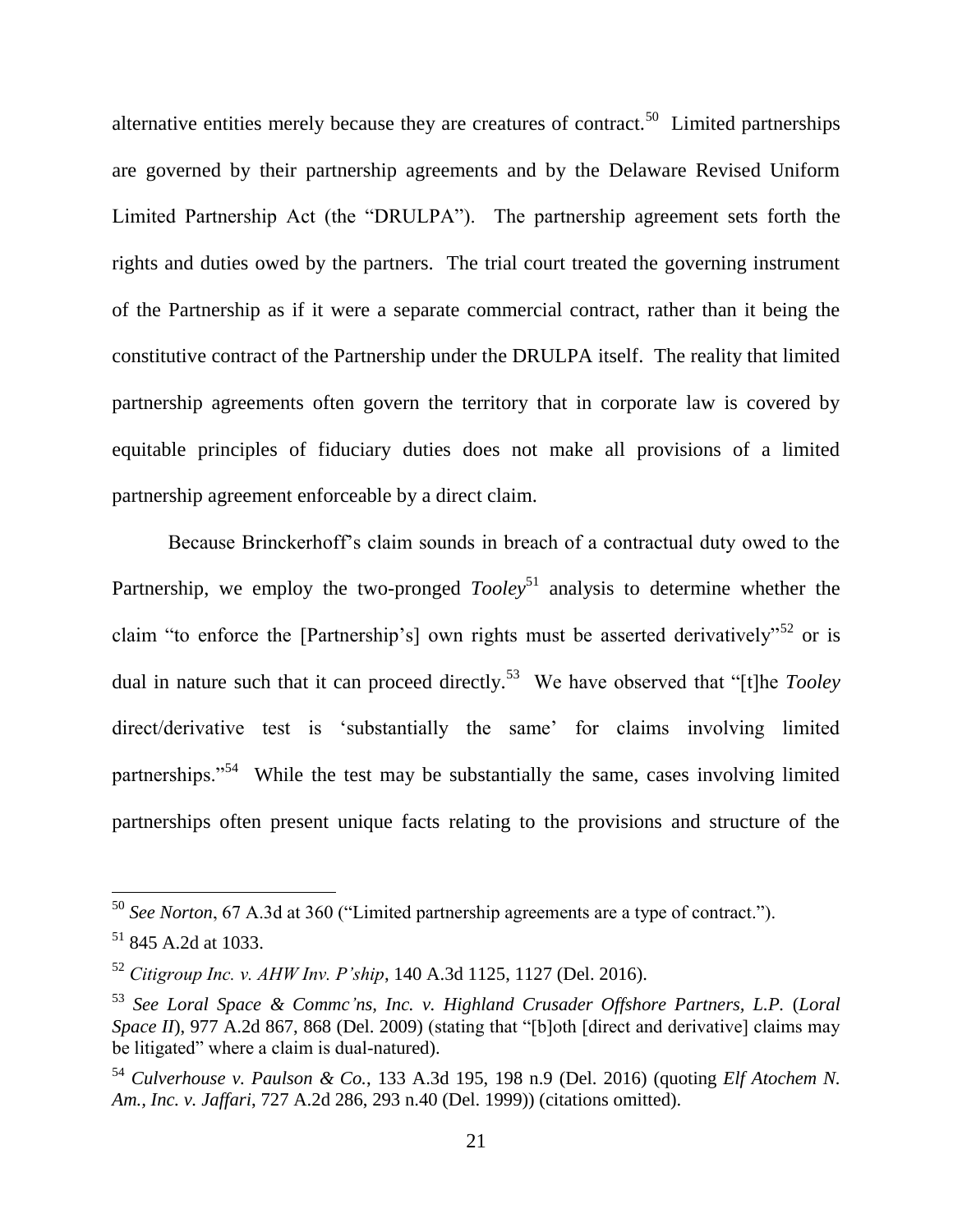limited partnership agreement and how it defines the rights and responsibilities of the limited partners.<sup>55</sup>

Under *Tooley*, whether a claim is solely derivative or may continue as a dualnatured claim "must turn *solely* on the following questions: (1) who suffered the alleged harm (the corporation or the suing stockholders, individually); and (2) who would receive the benefit of any recovery or other remedy (the corporation or the stockholders, individually)?"<sup>56</sup> In addition, to prove that a claim is direct, a plaintiff "must demonstrate" that the duty breached was owed to the stockholder and that he or she can prevail without showing an injury to the corporation."<sup>57</sup>

<span id="page-21-0"></span>Applying the first prong of *Tooley*, the harm alleged in Brinckerhoff"s complaint solely affected the Partnership. The Fall Complaint alleged injury to Brinckerhoff only in terms of the alleged harm to the Partnership.<sup>58</sup> The "core theory" of Brinckerhoff's complaint "was that 'the Partnership was injured' when the defendants caused [the

<sup>55</sup> *Corwin v. KKR Fin. Holdings LLC*, 125 A.3d 304, 306 n.3 (Del. 2015) ("[I]n cases involving [alternative] entities, distinctive arguments often arise due to the greater contractual flexibility given to those entities under our statutory law."); *see Haynes Family Trust*, 2016 WL 912184, at \*1 (rejecting limited partnership unitholders" "contention that they ought to be able to litigate this case as if they were investors in a corporation").

<sup>56</sup> *Tooley*, 845 A.2d at 1033 (emphasis in original).

<sup>&</sup>lt;sup>57</sup> *Id.* at 1039. "The party invoking the jurisdiction of a court bears the burden of establishing the elements of standing." *Dover Historical Soc'y*, 838 A.2d at 1109 (citing *Lujan v. Defenders of Wildlife*, 504 U.S. 555, 561 (1992)).

<sup>58</sup> *See* Verified Derivative Compl. at A118 ¶ 6, *Brinckerhoff v. El Paso Pipeline GP Co.*, No. 7141-VCL (Del. Ch. Mar. 5, 2012) (alleging that the Fall Dropdown benefited the Parent "at the expense of [the Partnership], including at the expense of [Brinckerhoff] and the other nonaffiliated limited partners"); *id.* at A144 | 100 (alleging that the Fall Dropdown's terms "were not fair and reasonable to [the Partnership]"); *id.* at A145 | 102 (seeking damages "on behalf of [the Partnership]"); *id.* at A147 (requesting that the court order the "defendants to account to" the Partnership).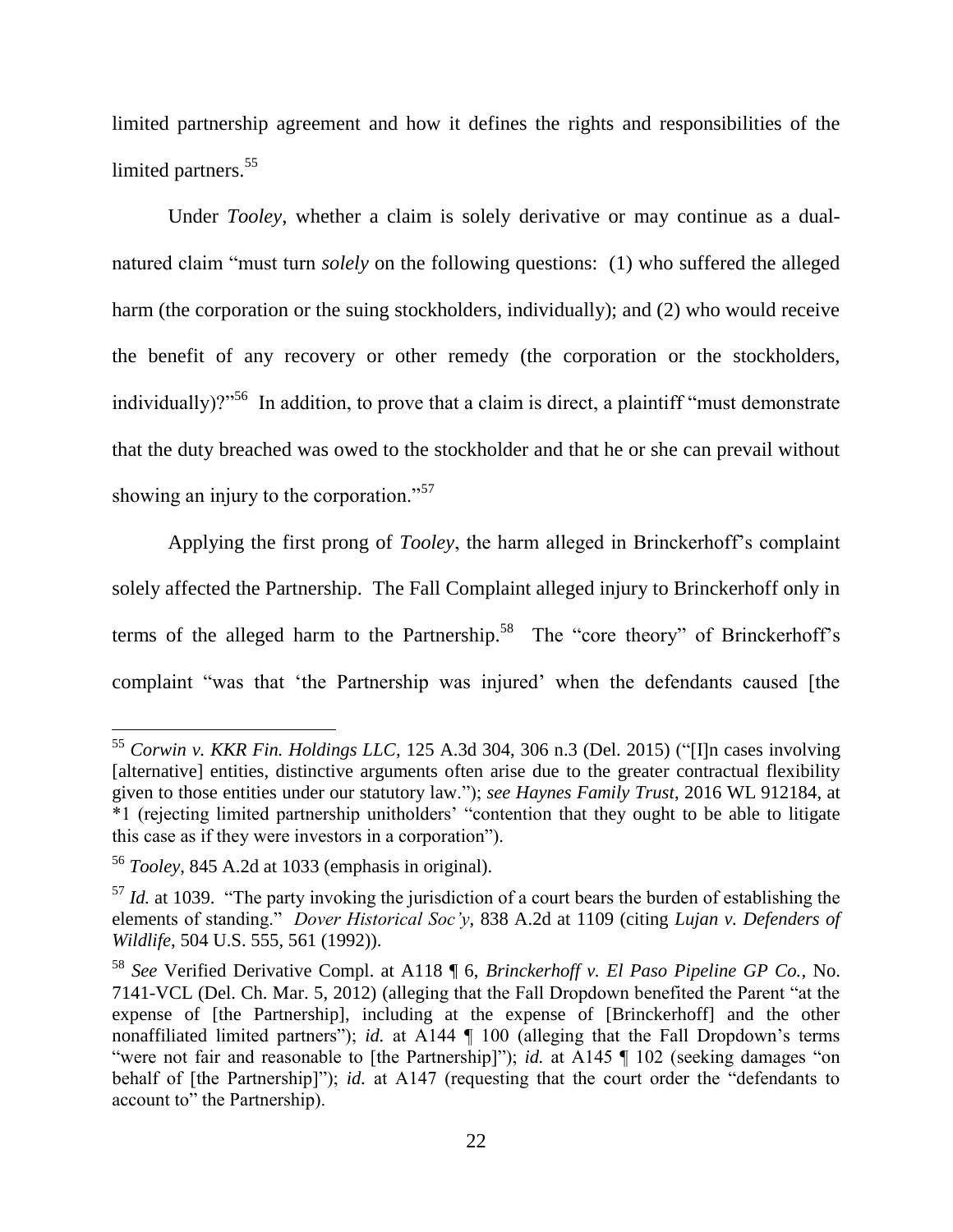Partnership] to pay too much" in the Fall Dropdown.<sup>59</sup> Such claims of corporate overpayment are normally treated as causing harm solely to the corporation and, thus, are regarded as derivative.<sup>60</sup> In *Tooley* terms, the harm is to the corporation, because such claims "naturally assert that the corporation"s funds have been wrongfully depleted, which, though harming the corporation directly, harms the stockholders only derivatively so far as their stock loses value."<sup>61</sup> The recovery—"restoration of the improperly reduced value"—flows to the corporation. $62$ 

At trial, Brinckerhoff sought to prove "how [the Partnership] was harmed[,]" and he presented evidence of harm *only* as to the Partnership, not to the individual unitholders.<sup>63</sup> The Defendants, at trial, were required to respond to the proof presented.

<sup>59</sup> *Standing Op.*, 132 A.3d at 78 (quoting Verified Derivative Compl., *supra* note [58,](#page-21-0) at A119 ¶ 8). *See also* Pre-Trial Stipulation & Order at A529, *In re El Paso Pipeline Partners, L.P. Derivative Litig.*, C.A. No. 7141-VCL (Nov. 10, 2014) (contending that the Partnership "paid [the Parent] an unfairly high price" in the Fall Dropdown); *see also* Verified Derivative Compl., *supra* note [58,](#page-21-0) at A144  $\P$  100 (alleging that "the terms of the [Fall Dropdown] were not fair and reasonable to [the Partnership]" because the General Partner caused the Partnership to pay "hundreds of millions of dollars more than the value of those assets").

<sup>60</sup> *Gentile*, 906 A.2d at 99; *see also Caspian Select Credit Master Fund Ltd. v. Gohl*, 2015 WL 5718592, at \*5 (Del. Ch. Sept. 28, 2015) (noting the general rule that "claims of corporate overpayment are derivative").

<sup>61</sup> *Protas v. Cavanagh*, 2012 WL 1580969, at \*6 (Del. Ch. May 4, 2012) (citing *Gentile*, 906 A.2d at 99).

<sup>62</sup> *Gentile*, 906 A.2d at 99.

<sup>&</sup>lt;sup>63</sup> *Standing Op.*, 132 A.3d at 80 ("Brinckerhoff focused on proving damages by showing that [the Partnership] overpaid in the Fall Dropdown, and the General Partner sought to rebut that theory. The parties did not present evidence at trial regarding specific harm to the unaffiliated limited partners."); *see Liability Op.*, 2015 WL 1815846, at \*25 (stating that Brinckerhoff argued in support of damages that, due to the General Partner's breach of the LPA, the Partnership paid too much in the Fall Dropdown); *id.* at \*26-27 (discussing Brinckerhoff"s trial expert, who presented a calculation of the overpayment that occurred in the Fall Dropdown at the Partnership level); *see also* A653 (Tr. 289:17-24) (testimony of Brinckerhoff"s damages expert agreeing that his opinion was "limited to a determination of whether the purchase price paid by [the Partnership]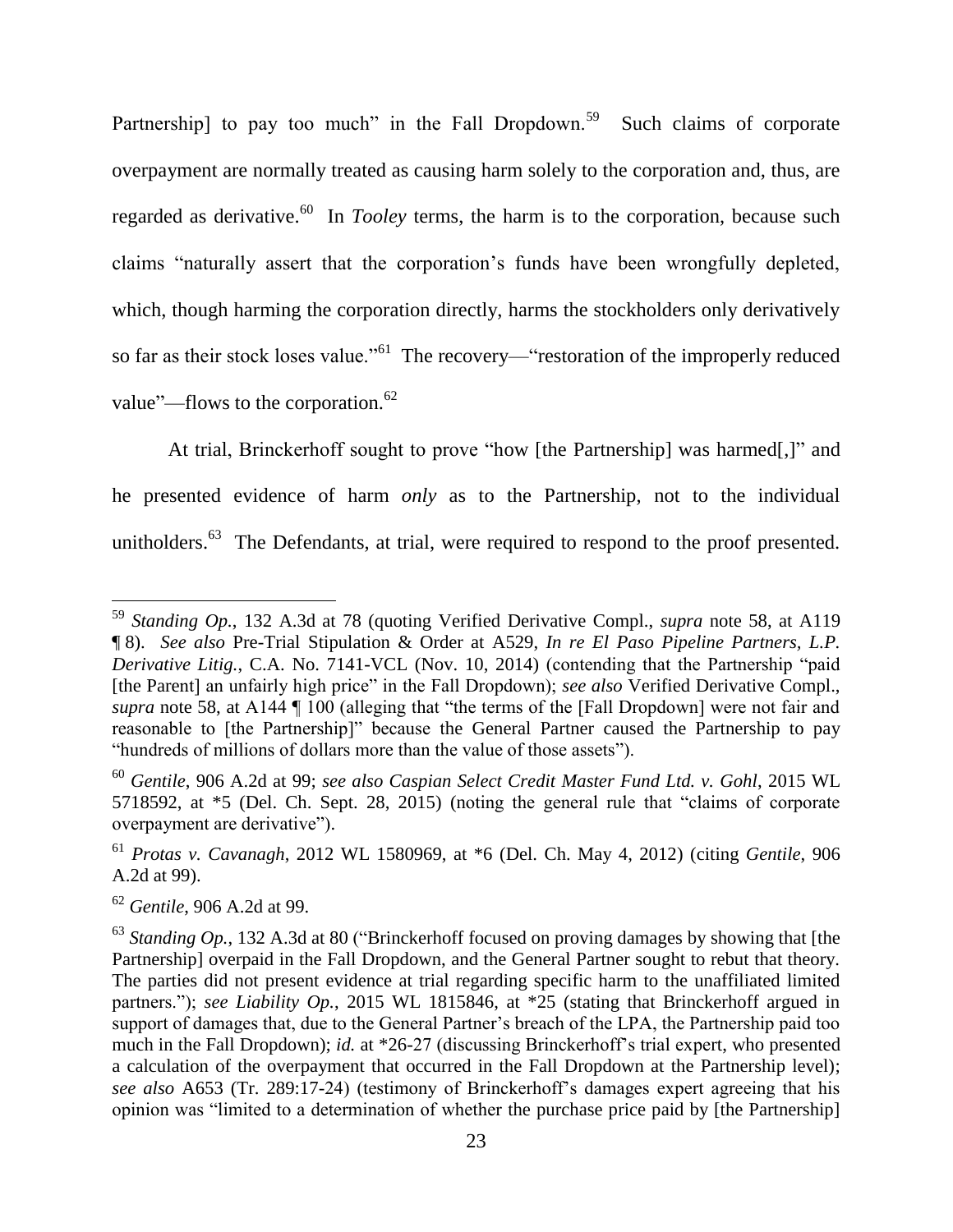Based on the evidence presented at trial, the Court of Chancery found that the alleged overpayment "left the *Partnership* \$171 million poorer."<sup>64</sup> Any economic harm to Brinckerhoff devolved upon him as an equity holder in the form of the proportionally reduced value of his units—a classically derivative injury. "Where all of a corporation's stockholders are harmed and would recover *pro rata* in proportion with their ownership of the corporation"s stock solely because they are stockholders, then the claim is derivative in nature."<sup>65</sup>

The Court of Chancery's analysis in *Gerber v. EPE Holdings, LLC*<sup>66</sup> is persuasive. In *Gerber*, the Court of Chancery considered a limited partner's claim that an MLP's general partner caused the partnership to purchase an asset for hundreds of millions of dollars more than its fair value. The limited partnership agreement provided a mechanism for resolving conflicts using a safe harbor provision.<sup>67</sup> Following a merger, the defendants challenged the plaintiff"s standing. The Court of Chancery, applying *Tooley*, held that the plaintiff's claims were derivative, reasoning that the plaintiff had

was fair and reasonable to the [P]artnership and no less favorable to the [P]artnership than those generally being provided to or available from unrelated third parties").

 $64$  *Standing Op.*, 132 A.3d at 104 (emphasis added).

<sup>65</sup> *Feldman v. Cutaia* (*Feldman II*)*,* 951 A.2d. 727, 733 (Del. 2008) (citing *Gentile*, 906 A.2d at 99).

<sup>66</sup> 2013 WL 209658 (Del. Ch. Jan. 18, 2013).

 $67$  *Id.* at  $*2$  ("A conflict of interest between the [g]eneral [p]artner and the limited partners 'shall be permitted and deemed approved by all [p]artners, and shall not constitute a breach of [the LPA] . . . , or of any duty stated or implied by law or equity, if the resolution or course of action in respect of such conflict of interest is (i) approved by [s]pecial [a]pproval."" (alteration in original and added)).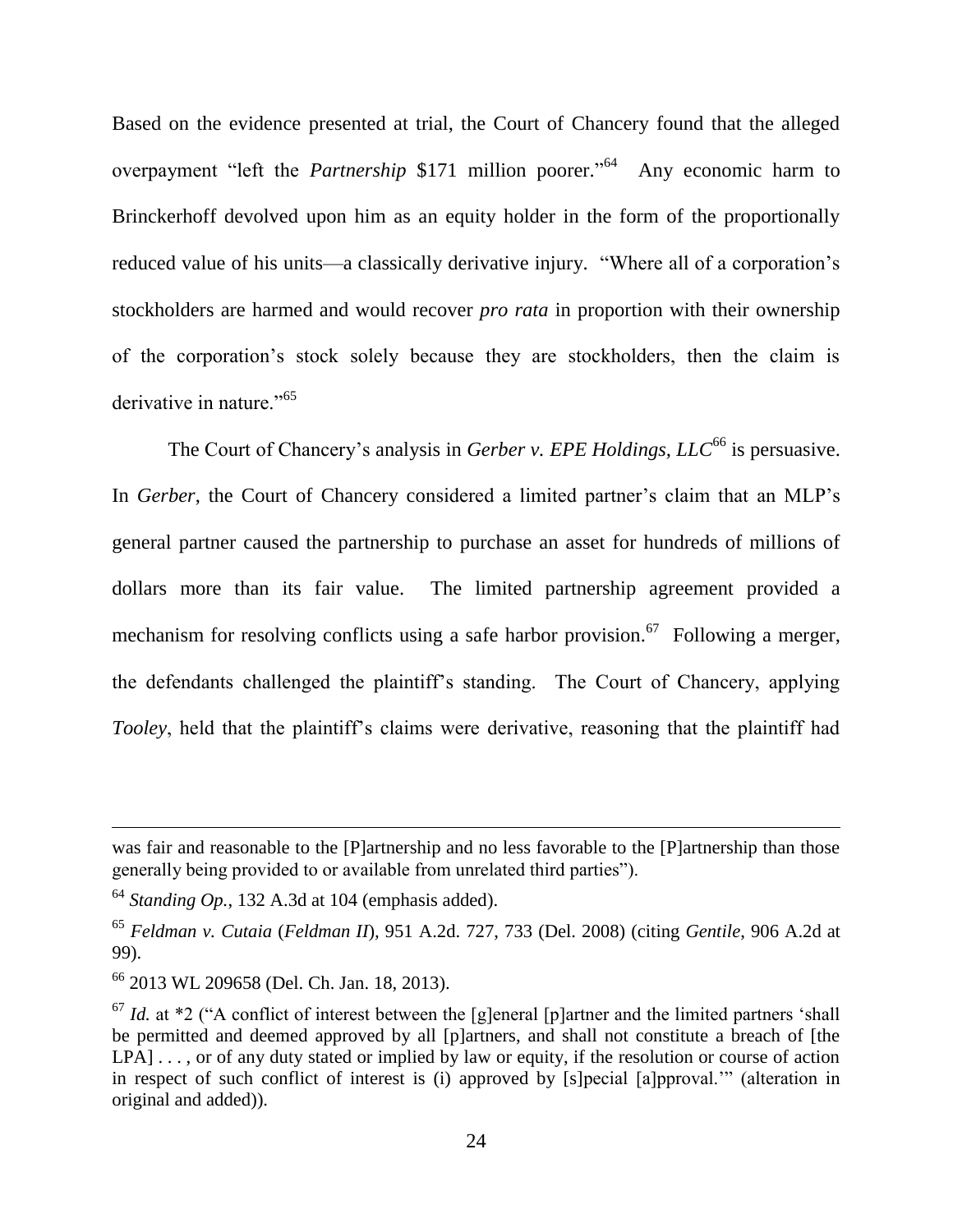"not identified any independent harm suffered by the limited partners. Instead, [the MLP] suffered all the harm at issue—it paid too much."<sup>68</sup>

Notably, the court in *Gerber* declined to distinguish *Tooley* based on the contractual aspect of the plaintiff"s claims, reasoning that, "unless *Tooley* does not apply to limited partnerships, it is difficult to see how [the plaintiff"s] claims are anything other than derivative."<sup>69</sup> It observed that "[i]f the contractual rights of the limited partners are 'independent' of the partnership's rights, then the claims will be considered direct."<sup>70</sup> However, the court saw "no separation" between the plaintiff's claim and a claim belonging to the MLP, noting that the effect of the MLP"s payment of too much was "immediately and discretely upon" the MLP.<sup>71</sup> Thus, the claim was derivative.

Like the plaintiff in *Gerber*, Brinckerhoff asserts an overpayment claim. The alleged overpayment resulted in immediate harm to the Partnership—a reduction in the Partnership's overall value. Here the contract right asserted was not separate and distinct from the rights of the entity. The "best interests of the Partnership" standard provided "no separation" between the Partnership"s contractual rights and any rights of the limited partners.

In unique circumstances, this Court has recognized that some claims can be dualnatured—that is, both direct and derivative.<sup>72</sup> Again, we caution that simply because

<sup>68</sup> *Id.* at \*12.

<sup>69</sup> *Id.* 

<sup>70</sup> *Id.* (quoting *Anglo Am.*, 829 A.2d at 150).

<sup>71</sup> *Id.*

<sup>72</sup> *See, e.g.*, *Gentile*, 906 A.2d at 99.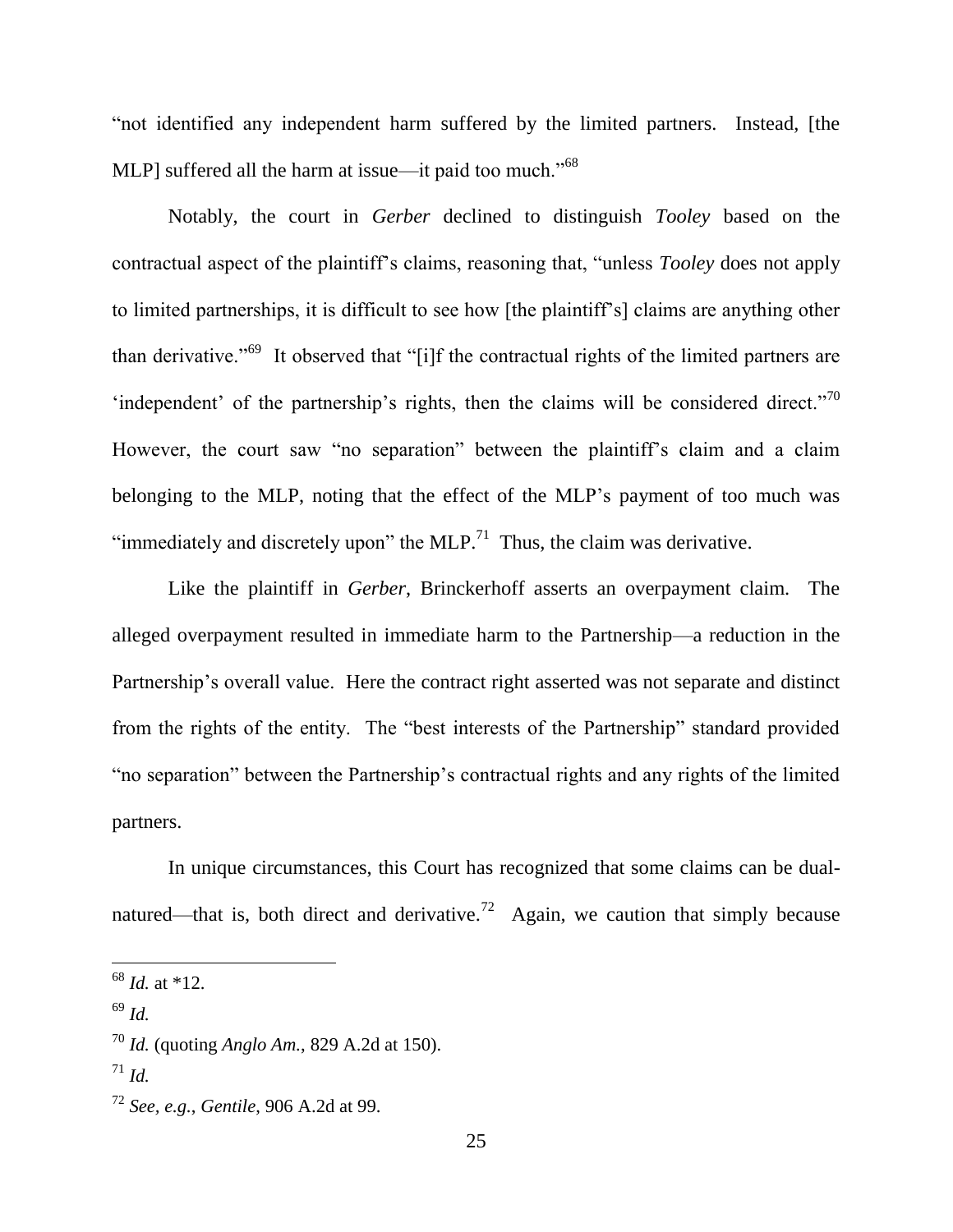limited partners are parties to the LPA, and duties and rights could potentially flow to either the limited partners or the Partnership, does not mean that every breach of any provision of the LPA is "dual."

Here, the Court of Chancery noted that "the decisions in which the Delaware Supreme Court has recognized dual-natured claims have been controversial and stand in tension with other decisions that have characterized similar claims as purely derivative."<sup>73</sup> It identified this Court's decision in *Gentile* as one such case. In *Gentile*, a corporation"s CEO and controlling stockholder forgave a portion of the company"s \$3 million debt to him in exchange for additional equity. The applicable contractual conversion rate was \$0.50 of debt per share, but the CEO and the company"s board of directors (which included himself and one other person) agreed to \$0.05 of debt per share. Without disclosing the underlying transaction, the board secured a stockholder vote authorizing the shares needed to issue the additional equity. The share issuance increased the CEO"s equity position from 61.19% to 93.49%, thereby decreasing the minority stockholders' interest from 38.81% to 6.51%. When the CEO later negotiated a merger between the corporation and its only competitor, the CEO received a generous put agreement that was not disclosed to other stockholders. The trial court dismissed the ensuing stockholder litigation after determining that the claims were exclusively derivative and that the plaintiff stockholders lost standing after the merger.

On appeal, this Court recognized two independent aspects of the plaintiffs" complaint—the overpayment claim *and* the minority's significant loss of cash value and

<sup>73</sup> *Standing Op.*, 132 A.3d at 82 (footnote omitted).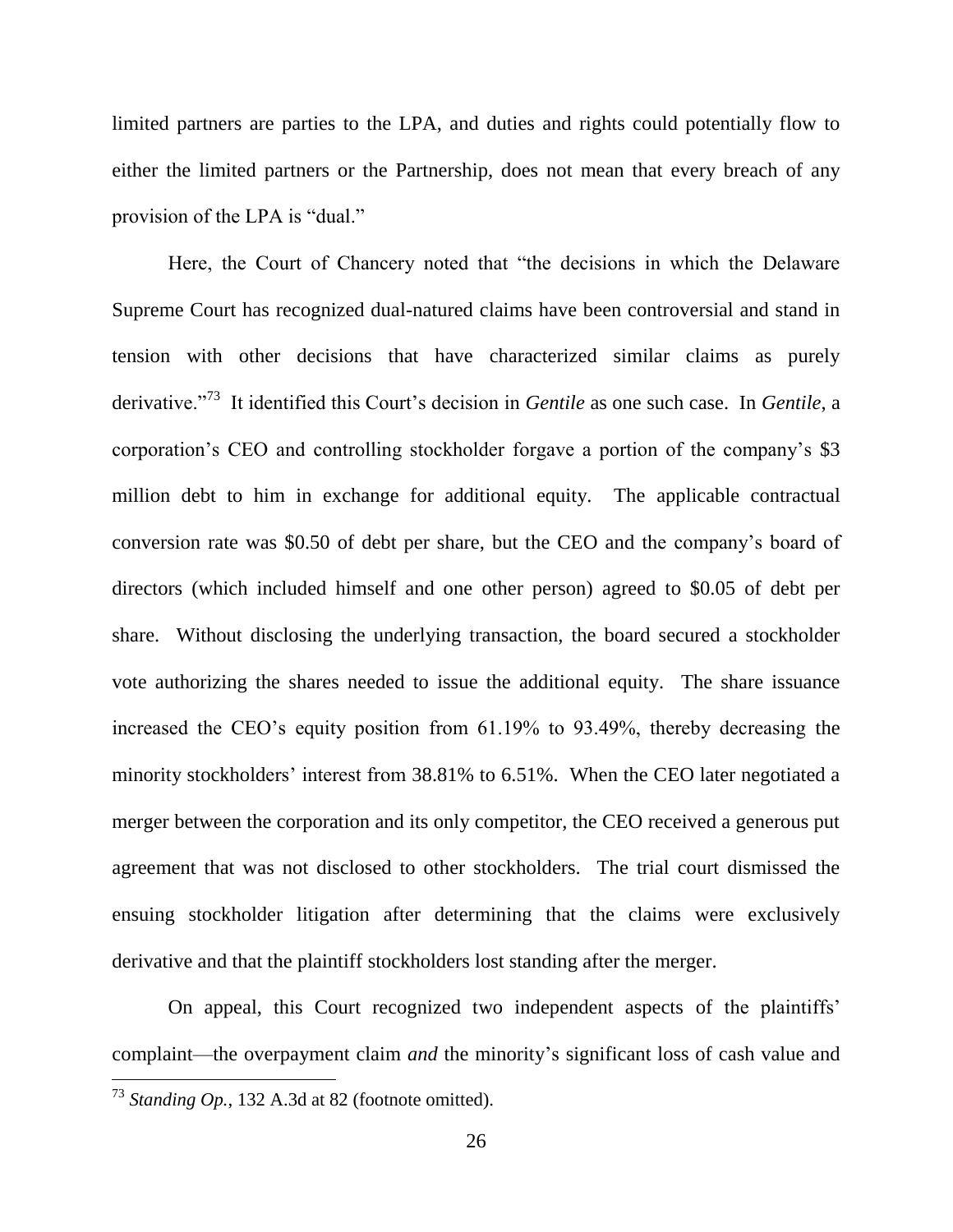voting power. These claims constituted "a species of corporate overpayment claim" that is "both derivative and direct in character."<sup>74</sup> This Court concluded that "[u]nlike the typical 'overpayment' transaction,"<sup>75</sup> a dual-natured claim "arises where: (i) a stockholder having majority or effective control causes the corporation to issue "excessive" shares of its stock in exchange for assets of the controlling stockholder that have a lesser value; and (2) the exchange causes an increase in the percentage of the outstanding shares owned by the controlling shareholder, and a corresponding decrease in the share percentage owned by the public (minority) shareholders.<sup>76</sup> This Court reversed, allowing the plaintiffs to proceed with direct claims.

*Gentile* concerned a controlling shareholder and transactions that resulted in an improper transfer of both economic value *and* voting power from the minority

<sup>74</sup> *Gentile*, 906 A.2d at 99; *see also Gatz v. Ponsoldt*, 925 A.2d 1265, 1280-81 (Del. 2007).

<sup>75</sup> *Gentile*, 906 A.2d at 100 n.21.

<sup>76</sup> *Id.* at 100. In *Feldman II*, this Court reiterated that "dilution claims are "not normally regarded as direct, because any dilution in value of the corporation"s stock is merely the unavoidable result (from an accounting standpoint) of the reduction of the value of the entire corporate entity, of which each share of equity represents an equal fraction."" *Feldman II*, 951 A.2d at 732 (quoting *Gentile*, 906 A.2d at 99). We commented further that "[i]n order to state a direct claim, the plaintiff must have suffered some individualized harm not suffered by all of the stockholders at large." *Id.* at 733 (citing *Gentile*, 906 A.2d at 99) (citation omitted). We decline to extend *Gentile* further to say that a direct claim arises wherever a controlling stockholder extracts economic value from an entity to its benefit and to the detriment of the minority stockholders. Any broader interpretation would swallow the general rule that equity dilution claims are derivative. *See Feldman v. Cutaia*, 956 A.2d 644, 657 (Del. Ch. 2007) (seeking to avoid an interpretation of *Gentile* that "would swallow the general rule that equity dilution claims are solely derivative"), *aff'd Feldman II*, 951 A.2d 727. Here, the Partnership was already controlled by the General Partner, and there is no suggestion that the transaction increased the General Partner's or Parent's control at the expense of the limited partners, or that the transaction affected the limited partners" voting rights in any way.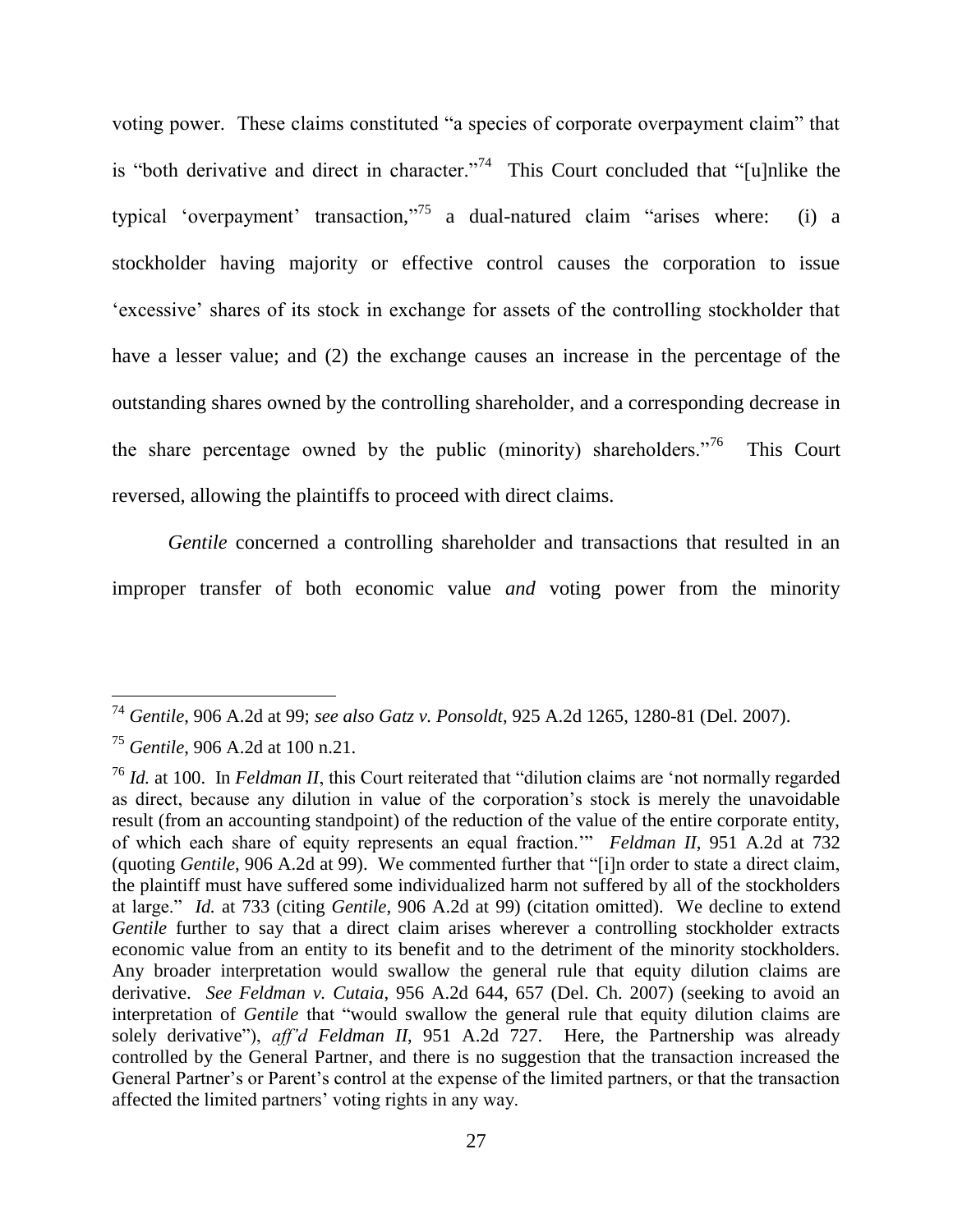stockholders to the controlling stockholder.<sup>77</sup> Brinckheroff's claim does not satisfy the unique circumstances presented by the *Gentile* "species of corporate overpayment claim[s][.]"<sup>78</sup> Brinckerhoff never alleged and did not prove that the Partnership"s overpayment increased the General Partner"s or the Parent"s control at the expense of the limited partners. Brinckerhoff argues that, when the Partnership overpaid for the assets involved in the Fall Dropdown, the Parent was enriched at the expense of the unaffiliated unitholders. He contends that this "expropriation" constituted a *direct* injury to the unaffiliated limited partners.

Although Brinckerhoff concedes that this expropriation of economic value to a controller was not coupled with any voting rights dilution, he argues that this distinction is "immaterial." We decline the invitation to further expand the universe of claims that can be asserted "dually" to hold here that the extraction of solely economic value from the minority by a controlling stockholder constitutes direct injury. To do so would deviate from the *Tooley* framework and "largely swallow the rule that claims of corporate

<sup>77</sup> *Gentile*, 906 A.2d at 100 ("[T]he end result of this type of transaction is an improper transfer—or expropriation—of economic value *and voting power* from the public shareholders to the majority or controlling stockholder." (emphasis added)); *id.* (noting that "a separate harm" results, namely, an "extraction from the public shareholders, and a redistribution to the controlling shareholder of a portion of the economic value *and voting power* embodied in the minority interest" (emphasis added); *see also Gatz*, 925 A.2d at 1280-81 (determining that a claim was dual in nature where "the fiduciary exercise[d] its stock control to expropriate, for its benefit, economic value and voting power from the public shareholders"); *Feldman II*, 951 A.2d at 732 n.26 (noting that "*Gentile* and *Gatz* both involved situations with a controlling shareholder and transactions that resulted in an improper transfer of both economic value and voting power from the minority stockholders to the controlling stockholder").

<sup>78</sup> *Gentile*, 906 A.2d at 99.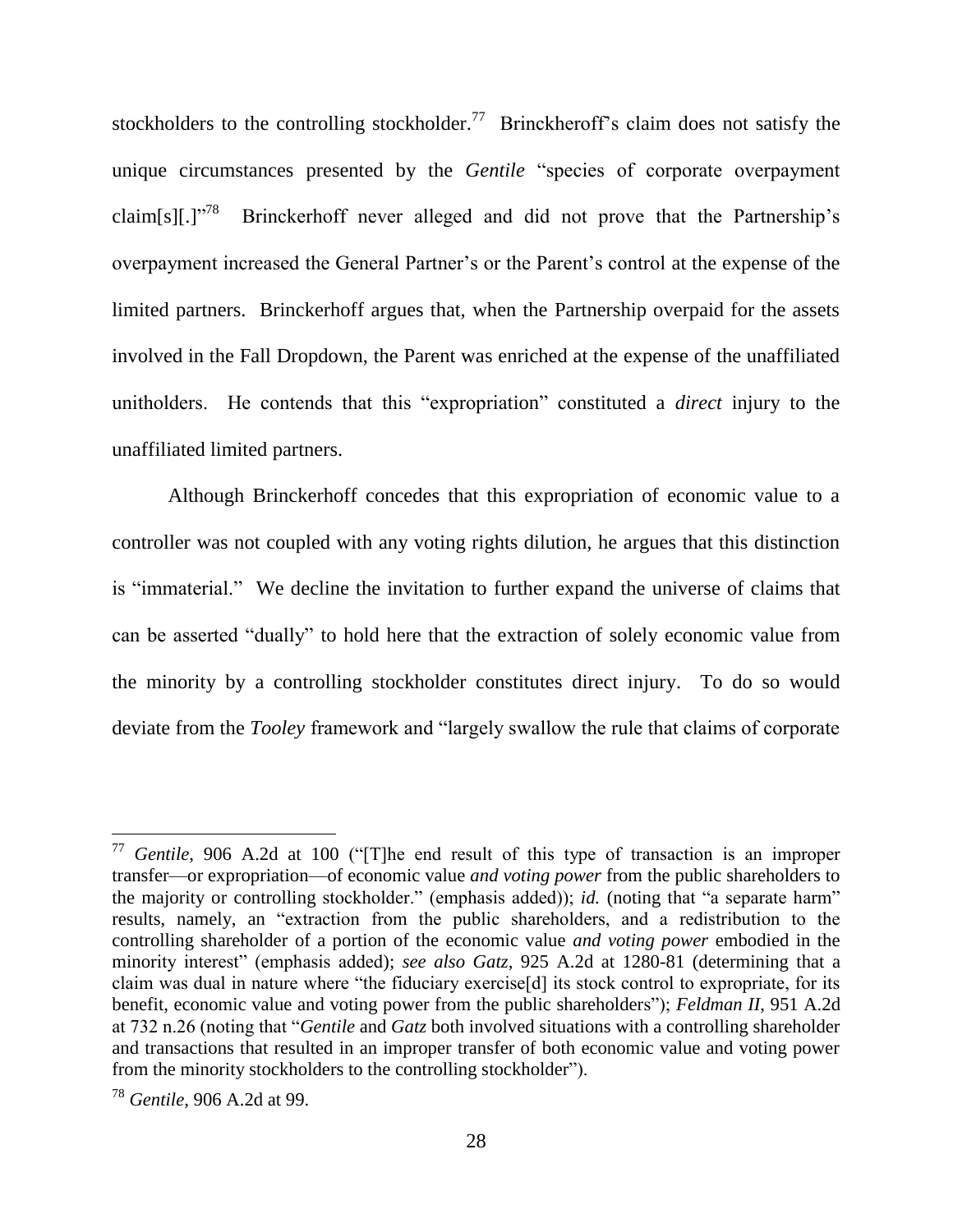overpayment are derivative" by permitting stockholders to "maintain a suit directly whenever the corporation transacts with a controller on allegedly unfair terms."<sup>79</sup>

As to the second prong of *Tooley*, the benefit of any recovery must flow solely to the Partnership. The Court of Chancery recognized that "returning the full amount [of the overpayment] to the entity" was the "most obvious" remedy,  $80$  and that Brinkerhoff sought to recover damages "on behalf of" the Partnership. $81$  Were Brinckerhoff to recover directly for the alleged decrease in the value of the Partnership"s assets, the damages would be proportionate to his ownership interest. The necessity of a *pro rata*  recovery to remedy the alleged harm indicates that his claim is derivative.<sup>82</sup>

In deviating from an entity-level remedy, the Court of Chancery relied on cases involving "insider transfers" of stock and "stock dilution cases[,]" which it read to permit remedies "at the stockholder level, without any payment to the corporation, such as an order adjusting the rights of the stock or invalidating a portion of the shares."<sup>83</sup> As discussed above, these cases are inapposite, as Brinckerhoff does not claim that the Fall Dropdown affected his voting rights or the Parent's relative control of the Partnership.<sup>84</sup>

<sup>79</sup> *Gohl*, 2015 WL 5718592, at \*5 (citing *Teamsters Union 25 Health Servs. & Ins. Plan v. Baiera*, 119 A.3d 44, 55-56 (Del. Ch. 2015)).

<sup>80</sup> *Standing Op.*, 132 A.3d at 111.

<sup>81</sup> Verified Derivative Compl., *supra* note [58,](#page-21-0) at A145 ¶ 102.

<sup>82</sup> *See Feldman II*, 951 A.2d at 733 (citing *Gentile*, 906 A.2d at 99)).

<sup>83</sup> *Standing Op.*, 132 A.3d at 111-12 (citing *Carsanaro v. Bloodhound Techs., Inc.*, 65 A.3d 618, 656-57 (Del. Ch. 2013); *In re Loral Space & Commc'ns Inc.* (*Loral Space I*), 2008 WL 4293781, at \*32 (Del. Ch. Sept. 19, 2008), *aff'd Loral Space II*, 977 A.2d 867; *Linton v. Everett*, 1997 WL 441189, at \*7 (Del. Ch. July 31, 1997)).

<sup>84</sup> *Cf. Loral Space I*, 2008 WL 4293781, at \*32 (after agreeing with minority shareholders in a derivative action that a controlling stockholder locked up majority ownership of the company in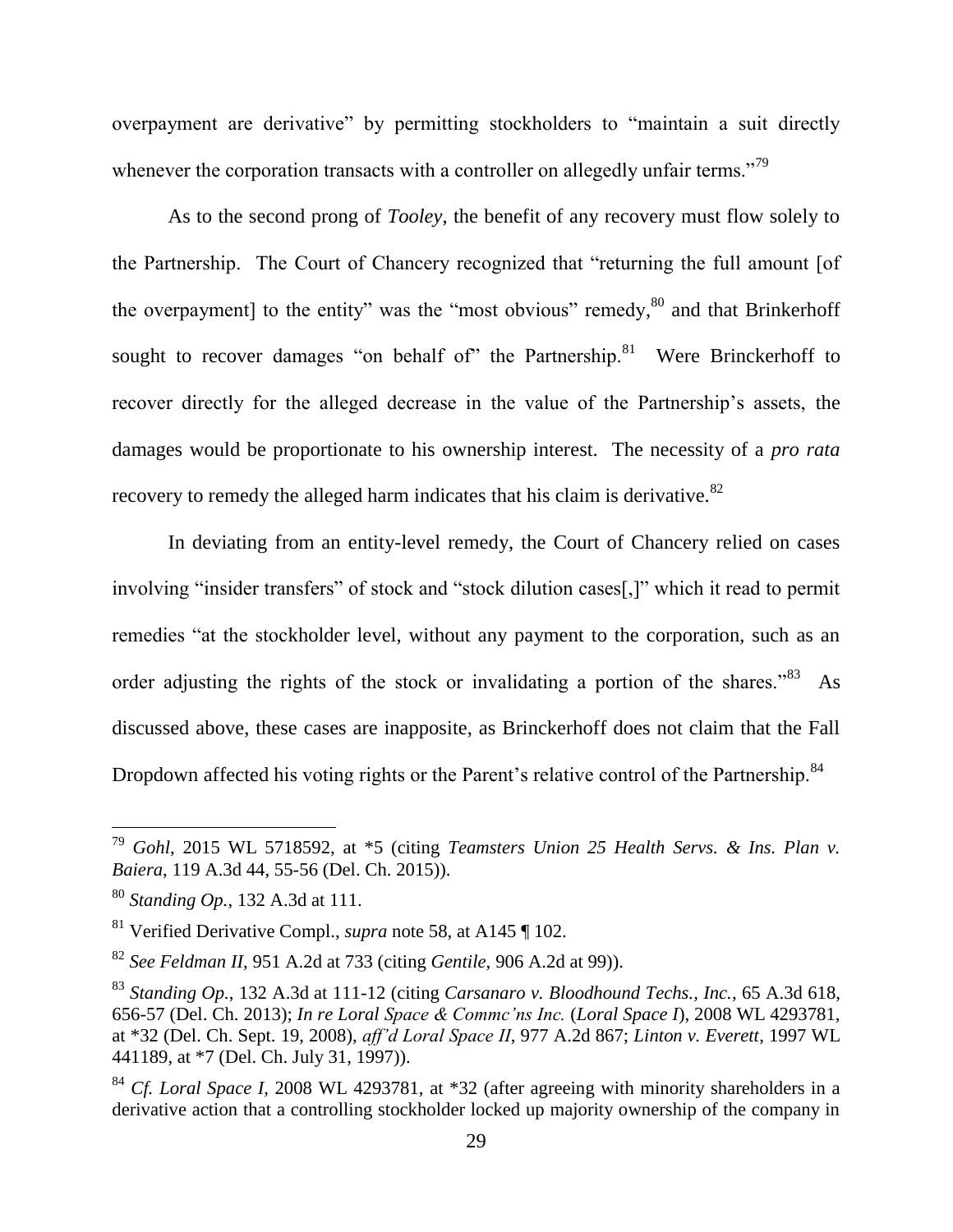Finally, Brinckerhoff never presented evidence at trial of specific harm suffered by the limited partners, as the Court of Chancery stated. It follows that the General Partner should not be penalized for failing to defend at trial an element of a claim (*e.g.*, that the unitholders were directly harmed by the Fall Dropdown) that the plaintiff never attempted to prove. 85

Thus, Brinckerhoff"s overpayment claim is exclusively derivative under *Tooley*.

# **C.** *The Merger Extinguished Brinckerhoff's Claim*

In *Lewis v. Anderson*, <sup>86</sup> this Court set forth the continuous ownership requirement.<sup>87</sup> We held that "[a] plaintiff who ceases to be a shareholder, whether by reason of a merger or for any other reason, loses standing to continue a derivative suit."<sup>88</sup> This rule flows from the fact that, following a merger, "the derivative claim—originally belonging to the acquired corporation—is transferred to and becomes an asset of the acquiring corporation as a matter of statutory law."<sup>89</sup>

an unfair, conflicted stock purchase transaction, reforming the agreement to convert the controller's new shares into nonvoting common stock, thereby preserving its previous degree of voting power); *Linton*, 1997 WL 441189, at \*7 (invalidating stock issuance after the court determined director defendants did not establish that the transaction was entirely fair).

<sup>85</sup> *See Standing Op.*, 132 A.3d at 80 (stating that "[t]he parties did not present evidence at trial regarding specific harm to the unaffiliated limited partners").

<sup>86</sup> 477 A.2d 1040 (Del. 1984).

<sup>&</sup>lt;sup>87</sup> *Id.* at 1049. The statutory foundation for the continuous ownership requirement in the corporate realm is echoed in the limited partnership context. *Compare* 8 *Del. C.* § 259, *with* 6 *Del. C.* § 17-211(h).

<sup>88</sup> *Lewis*, 477 A.2d at 1049.

<sup>89</sup> *Ark. Teacher*, 75 A.3d at 894 (citing *Lewis*, 477 A.2d at 1049-50; 8 *Del. C.* § 259 (2013)).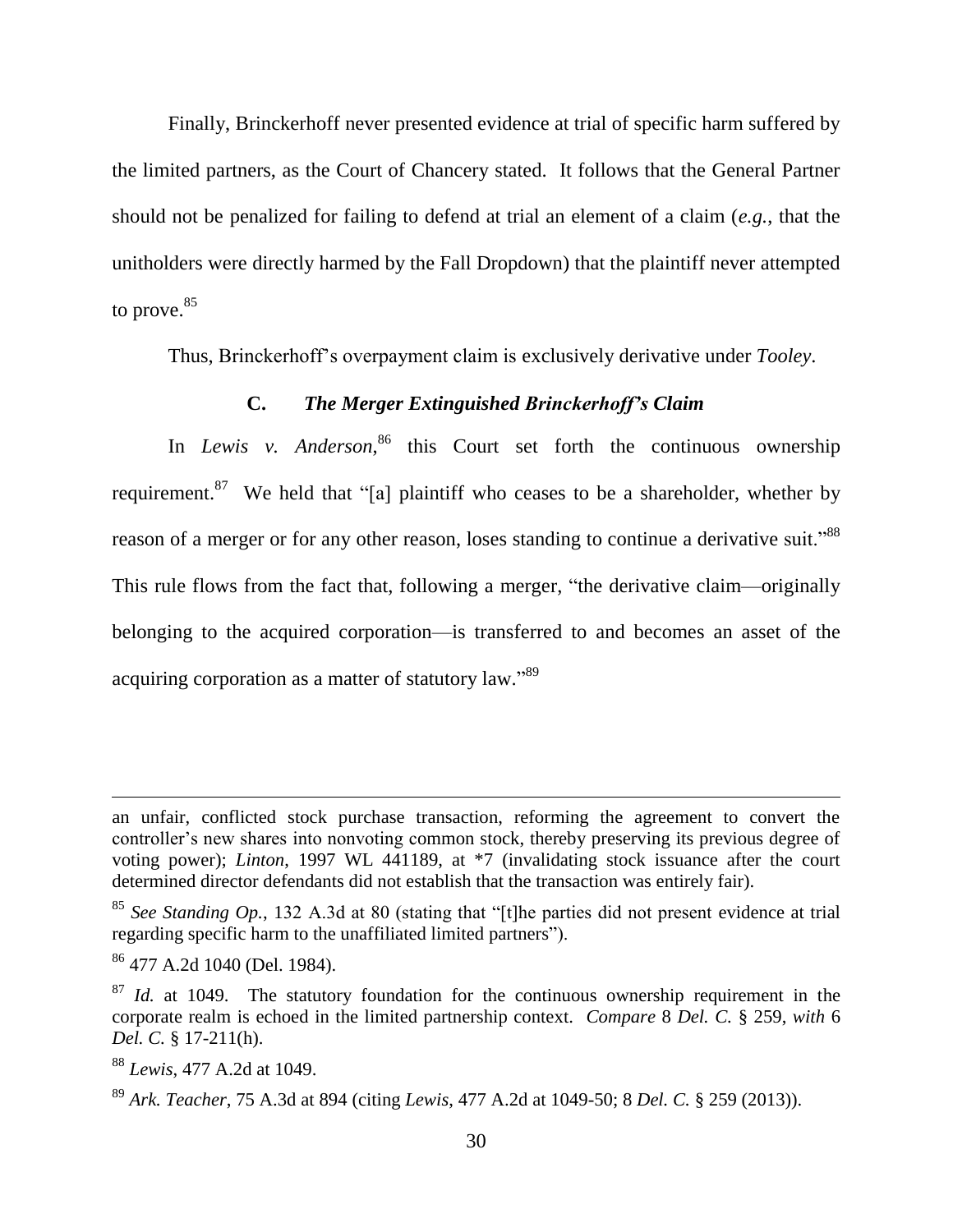Here, Brinckerhoff's claims were an asset of the Partnership. The claims passed by operation of law to Kinder Morgan as a result of the Merger. The Merger therefore extinguished Brinckerhoff"s standing to assert these claims. Brinckerhoff"s remedy was to challenge the Merger, but he elected not to do so.

### **D.** *The Cross-Appeal*

Given our holding that Brinckerhoff lacks standing as to the Fall Dropdown, the same reasoning applies to his claims challenging the Spring Dropdown—the subject of his cross-appeal. We therefore dismiss Brinckerhoff"s cross appeal.

### **IV. CONCLUSION**

For the reasons set forth above, we reverse the Court of Chancery"s decision that Brinckerhoff had standing to continue his claims following the Merger. We do not reach Brinckerhoff"s cross-appeal, which is mooted by his lack of standing.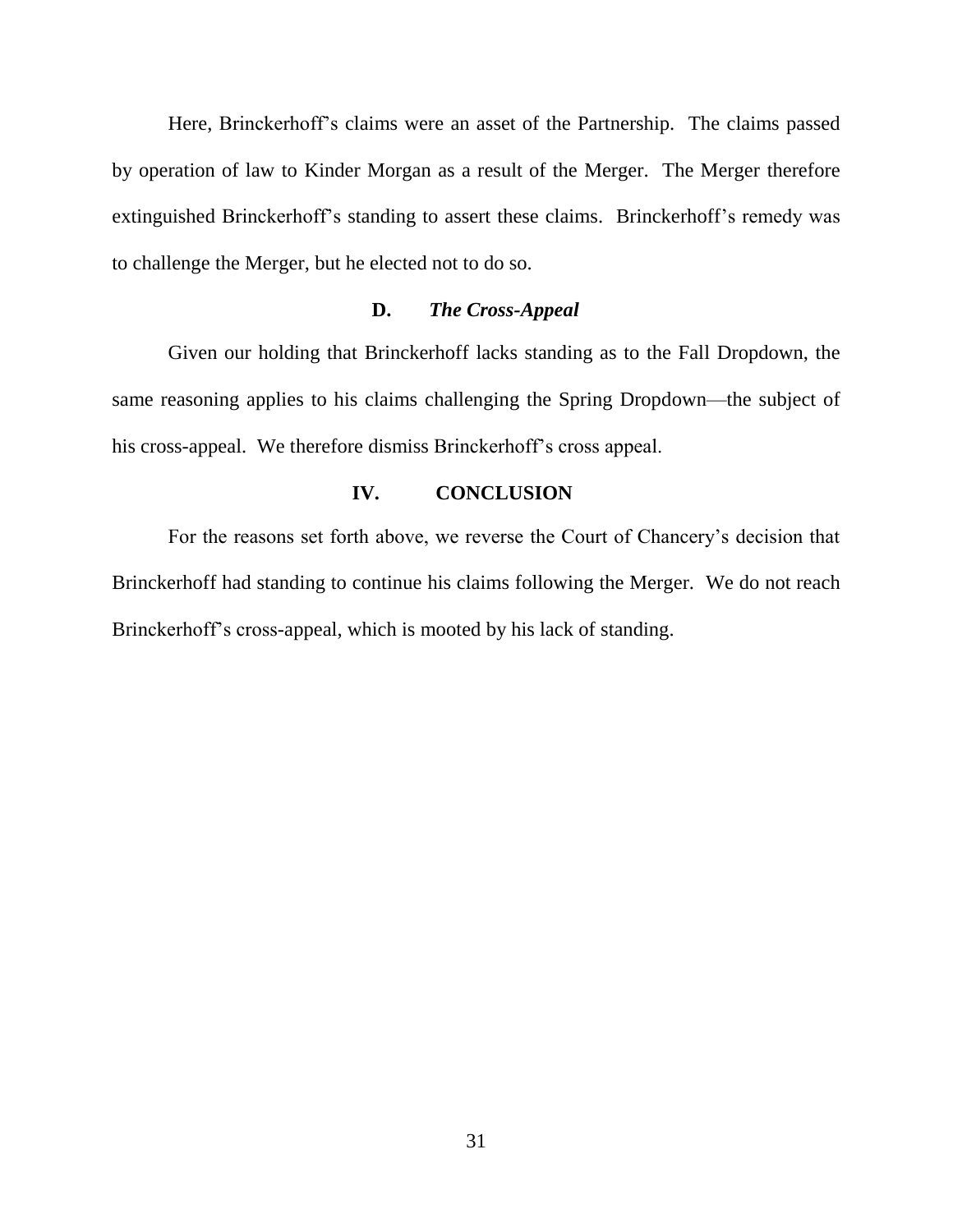**STRINE**, Chief Justice, concurring:

I join fully in the majority"s well-reasoned opinion. I write separately just to highlight a reality that this case exemplifies. *Gentile v. Rossette*<sup>1</sup> is a confusing decision, which muddies the clarity of our law in an important context. As the majority opinion makes clear, a claim that an entity has issued equity in exchange for inadequate consideration—a so-called dilution claim—is a quintessential example of a derivative claim.<sup>2</sup> But, *Gentile* purported to recognize a direct dilution claim when additional equity was issued to a company's CEO who was *already* the controlling stockholder.<sup>3</sup> The reasoning was that this diminution in the voting power of minority stockholders somehow gave rise to a direct injury even though they were already stockholders in a controlled company.

But, that decision is difficult to reconcile with traditional doctrine. All dilution claims involve, by definition, dilution. To suggest that, in any situation where other investors have less voting power after a dilutive transaction, a direct claim also exists turns the most traditional type of derivative claim—an argument that the entity got too little value in exchange for shares—into one always able to be prosecuted directly. *Gentile* cannot be reconciled with the strong weight of our precedent and it ought to be

<sup>&</sup>lt;sup>1</sup> 906 A.2d 91 (Del. 2006).

<sup>2</sup> *See, e.g.*, *Green v. LocatePlus Holdings, Corp.*, 2009 WL 1478553, at \*2 (Del. Ch. May 15, 2009) ("Classically, Delaware law has viewed as derivative claims by shareholders alleging that they have been wrongly diluted by a corporation"s overpayment of shares."); *see also, e.g.*, *Feldman v. Cutaia*, 951 A.2d 727, 732-33 (2008); *In re J.P. Morgan Chase & Co. S'holder Litig*., 906 A.2d 766, 774-75 (2006).

<sup>3</sup> *Gentile*, 906 A.2d at 99.